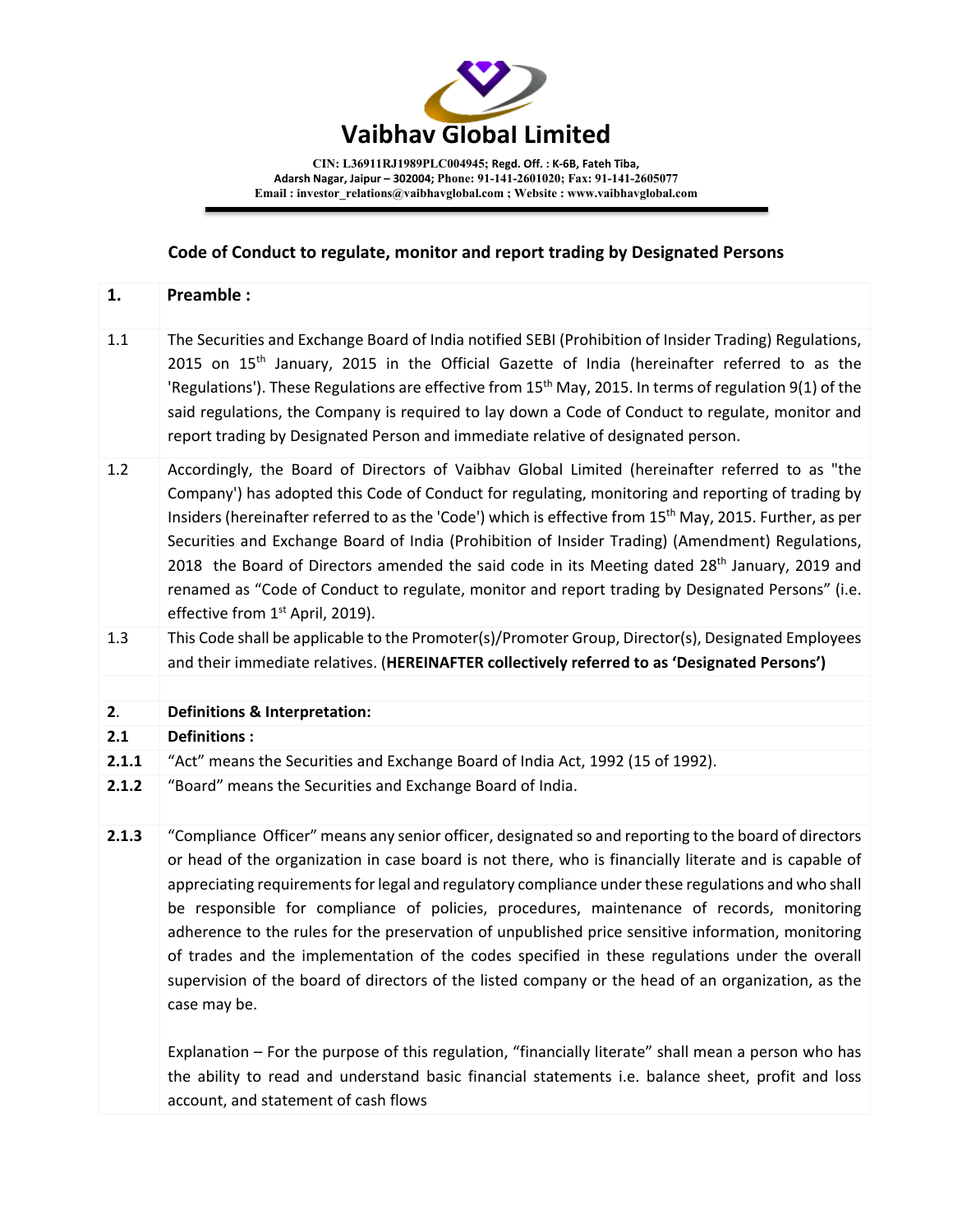## **2.1.4** "connected person" means,‐

- (i) any person who is or has during the six months prior to the concerned act been associated with a company, directly or indirectly, in any capacity including by reason of frequent communication with its officers or by being in any contractual, fiduciary or employment relationship or by being a director, officer or an employee of the company or holds any position including a professional or business relationship between himself and the Company whether temporary or permanent, that allows such person, directly or indirectly, access to unpublished price sensitive information or is reasonably expected to allow such access.
- (ii) Without prejudice to the generality of the foregoing, the persons falling within the following categories shall be deemed to be connected persons unless the contrary is established, ‐
	- (a) an immediate relative of connected persons specified in clause (i); or
	- *(b).* a holding company or associate company or subsidiary company; or
	- *(c).* an intermediary as specified in section 12 of the Act or an employee or director thereof; or
	- *(d).* an investment company, trustee company, asset management company or an employee or director thereof; or
	- *(e).* an official of a stock exchange or of clearing house or corporation; or
	- *(f).* a member of board of trustees of a mutual fund or a member of the board of directors of the asset management company of a mutual fund or is an employee thereof; or
	- *(g).* a member of the board of directors or an employee, of a public financial institution as defined in section 2 (72) of the Companies Act, 2013; or
	- *(h).*an official or an employee of a self‐regulatory organization recognised or authorized by the Board; or
	- *(i).* a banker of the company; or
	- *(j).* a concern, firm, trust, Hindu undivided family, company or association of persons wherein a director of a company or his immediate relative or banker of the Company, has more than ten per cent of the holding or interest.

The following person shall also be deemed to be connect persons:

- a) Auditors of the Company including Statutory, Secretarial & Internal Auditors;
- b) Advisor/Consultants relating to finance, banking, secretarial, Stock Options and securities laws;
- c) Persons having business relationship with the Company;
- d) Any other person decided by the Board of Directors/MD/Compliance Officer.
- **2.1.5** "generally available information" means information that is accessible to the public on a nondiscriminatory basis.
- **2.1.6** "immediate relative" means a spouse of a person, and includes parent, sibling, and child of such person or of the spouse, any of whom is either dependent financially on such person, or consults such person in taking decisions relating to trading in securities.
- **2.1.7** "insider" means any person who is:
	- i) a connected person; or
	- ii) in possession of or having access to unpublished price sensitive information;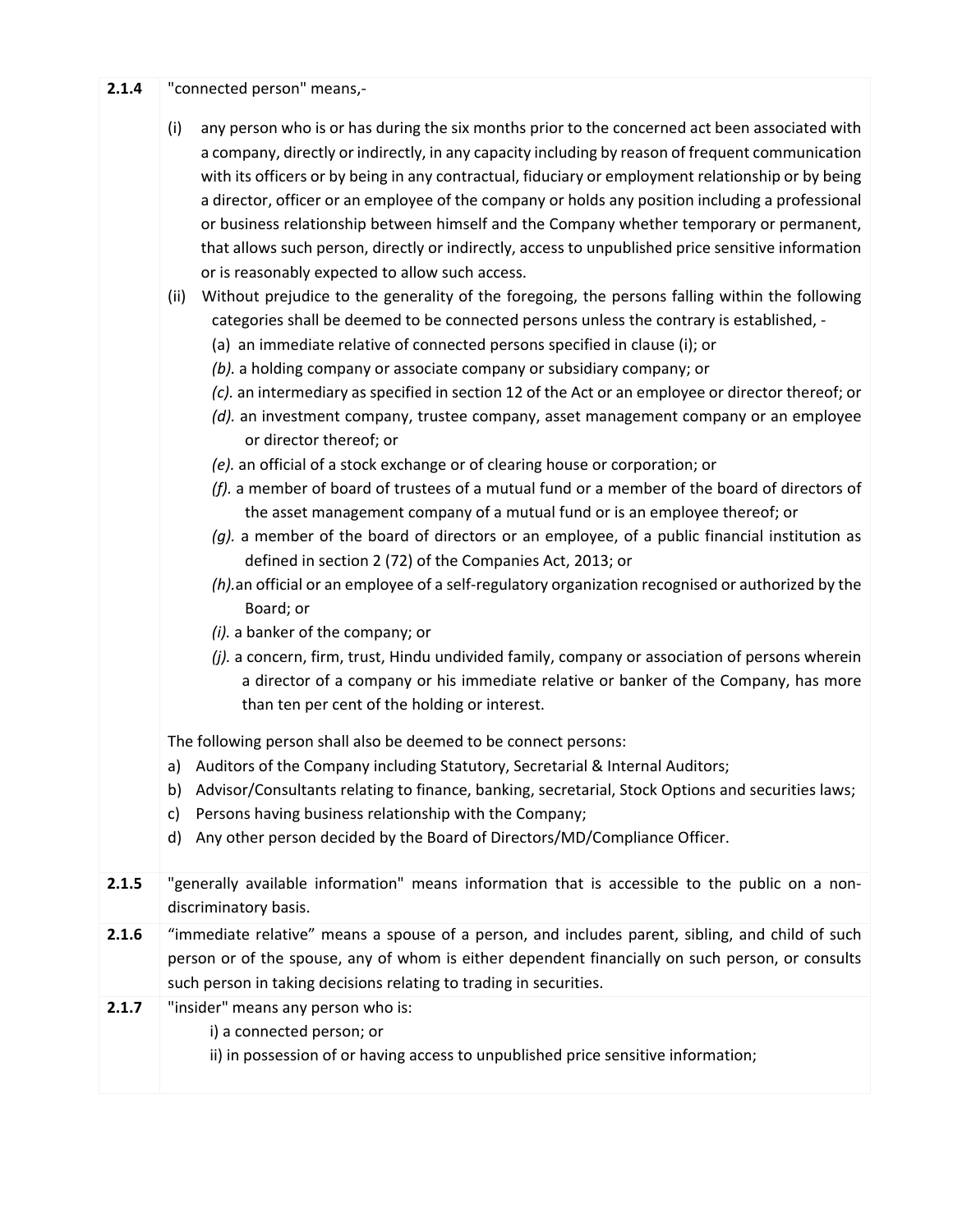**2.1.8** "promoter" shall have the meaning assigned to it under the Securities and Exchange Board of India (Issue of Capital and Disclosure Requirements) Regulations, 2018 or any modification thereof.

"promoter group" shall have the meaning assigned to it under the Securities and Exchange Board of India (Issue of Capital and Disclosure Requirements) Regulations, 2018 or any modification thereof.

- **2.1.9** "securities" shall have the meaning assigned to it under Securities Contracts (Regulation) Act, 1956 (42 of 1956) or any modification thereof except units of mutual fund.
- **2.1.10** "specified" means specified by the Board in writing.
- **2.1.11** "takeover regulations" means the Securities and Exchange Board of India (Substantial Acquisition of Shares and Takeovers) Regulations, 2011 and any amendments thereto.
- **2.1.12** "trading" means and includes subscribing, buying, selling, dealing, or agreeing to subscribe, buy, sell, deal in any securities, and "trade" shall be construed accordingly.
- **2.1.13** "trading day" means a day on which the recognized stock exchanges are open for trading.

**2.1.14** "unpublished price sensitive information" means any information, relating to a Company or its securities, directly or indirectly, that is not generally available which upon becoming generally available, is likely to materially affect the price of the securities and shall, ordinarily including but not restricted to, information relating to the following: –

- (i) financial results;
- (ii) dividends;
- (iii) change in capital structure;

(iv) mergers, de‐mergers, acquisitions, de‐listings, disposals and expansion of business and such other transactions; and

- (v) changes in key managerial personnel.
- (vi) such other information as may be deemed to be constituted as UPSI by the Board of directors/ Compliance Officer from time to time.

#### **2.2 Interpretation :**

The words and expressions used and not defined in this code but defined in the Securities Exchange Board of India Act, 1992, the Securities Contracts (Regulation) Act, 1956, the Depositories Act, 1996, the Companies Act, 2013 and rules and regulations made thereunder, shall have the same meanings respectively assigned to them in those legislation.

| 3.  | <b>Role of Compliance Officer:</b>                                                                                                                                                                                                                                                     |
|-----|----------------------------------------------------------------------------------------------------------------------------------------------------------------------------------------------------------------------------------------------------------------------------------------|
| 3.1 | The Company Secretary will act as Compliance Officer for the purpose of this Code.                                                                                                                                                                                                     |
| 3.2 | The Compliance Officer shall be responsible for the following:                                                                                                                                                                                                                         |
|     | a) To ensure the compliance of policies, procedures, maintenance of records, monitoring of trades<br>and the implementation of this code under the overall supervision of the Board of Directors.                                                                                      |
|     | To report the board of directors and in particular, shall provide reports to the Chairman of the<br>b)<br>Audit Committee, if any, or to the Chairman of the board of directors at such frequency as may<br>be stipulated by the board of directors, but not less than once in a year. |
|     | To assist all employees in addressing any clarification regarding the Securities Exchange Board of<br>C)<br>India (Prohibition of Insider Trading) Regulations, 2015.                                                                                                                  |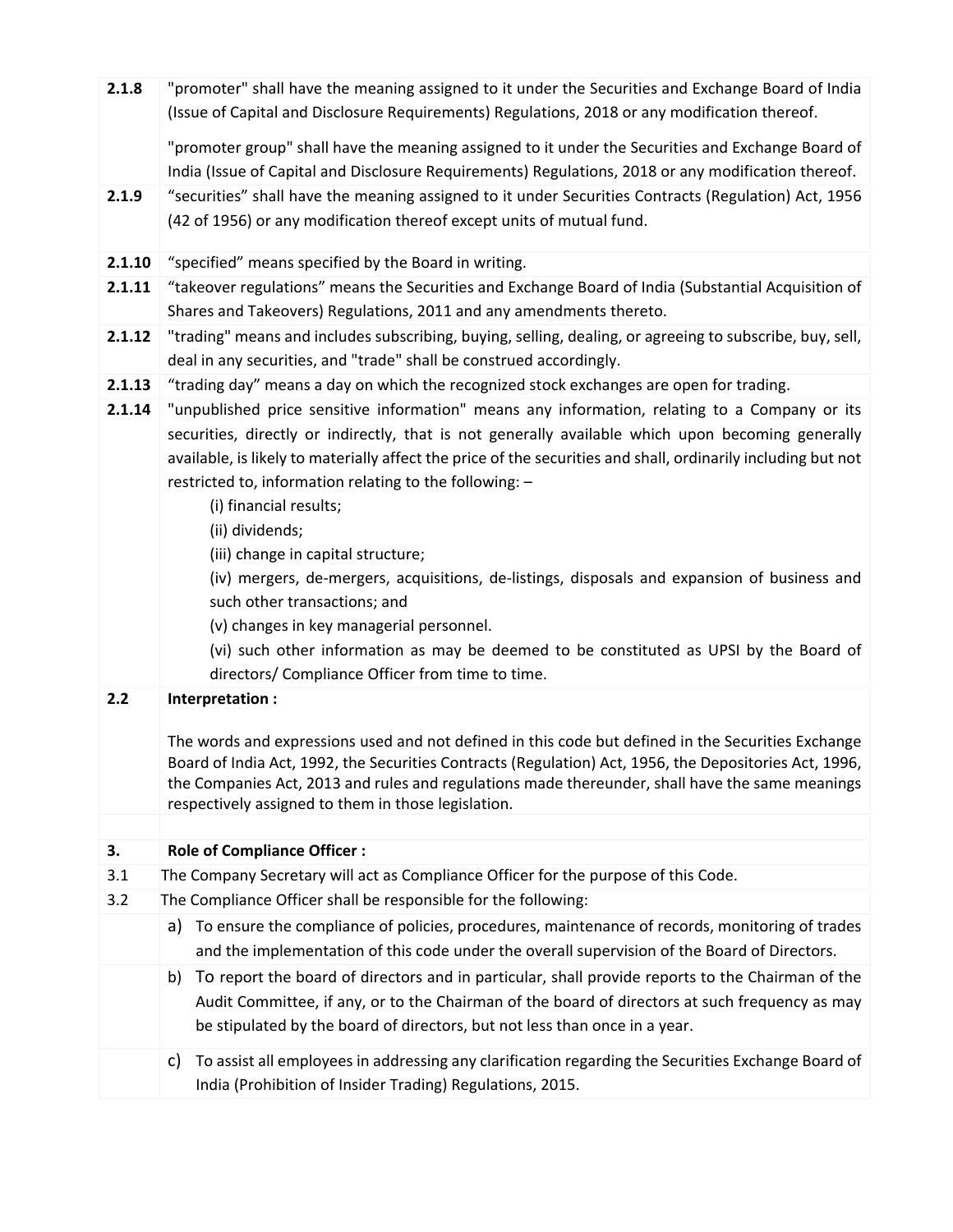|     | d) The Compliance Officer shall maintain records of all the declarations/undertakings/forms, as<br>mentioned in this Code, received from time to time.                                                                                                                                                                                                                                                                                                                                                                                                                                                                                                                                                                                                                                                                                                                                                                                                |
|-----|-------------------------------------------------------------------------------------------------------------------------------------------------------------------------------------------------------------------------------------------------------------------------------------------------------------------------------------------------------------------------------------------------------------------------------------------------------------------------------------------------------------------------------------------------------------------------------------------------------------------------------------------------------------------------------------------------------------------------------------------------------------------------------------------------------------------------------------------------------------------------------------------------------------------------------------------------------|
| 4   |                                                                                                                                                                                                                                                                                                                                                                                                                                                                                                                                                                                                                                                                                                                                                                                                                                                                                                                                                       |
|     | <b>Designated Employees</b><br>All Unit Heads of the Company and/or its material subsidiaries (direct or indirect);<br>a)<br>b)<br>All Finance Heads of the Company and/or its material subsidiaries (direct or indirect);<br>All employees at the level of General Manager and above in the Company and all<br>c)<br>employees upto two below the Board of the material subsidiaries (direct or indirect);<br>d)<br>All employees in the Corporate Secretarial Department of the Company.<br>e)<br>All employees in the Corporate Finance Department of the Company.<br>f<br>All the employees of Managing Director or Whole Time Director's Secretariat/Office.<br>All employees in the Corporate Management Information System Department of the<br>g)<br>Company.<br>h)<br>Employees of IT team of the Company- General Manager and above<br>Employees designated on the basis of their functional role. The board of directors/Managing Director |
|     | / Compliance officer shall specify the designated persons to be covered by such code on the basis of<br>their role and function in the organization.                                                                                                                                                                                                                                                                                                                                                                                                                                                                                                                                                                                                                                                                                                                                                                                                  |
| 5   | Restriction on Communication or procurement of Unpublished Price Sensitive Information and                                                                                                                                                                                                                                                                                                                                                                                                                                                                                                                                                                                                                                                                                                                                                                                                                                                            |
| 5.1 | trading on the basis of such information :                                                                                                                                                                                                                                                                                                                                                                                                                                                                                                                                                                                                                                                                                                                                                                                                                                                                                                            |
|     | a.) No Insider shall communicate, provide, or allow access to any unpublished price sensitive<br>information, relating to a company or securities listed or proposed to be listed, to any person<br>including other insiders except where such communication is in furtherance of legitimate<br>purposes, performance of duties or discharge of legal obligations.<br>b.) No person shall procure from or cause the communication by any insider of unpublished price<br>sensitive information, relating to a company or securities listed or proposed to be listed, except                                                                                                                                                                                                                                                                                                                                                                           |
| 5.2 | in furtherance of legitimate purposes, performance of duties or discharge of legal obligations.<br>Any person in receipt of unpublished price sensitive information pursuant to a "legitimate purpose"<br>shall be considered an "insider" for purposes of these regulations and due notice shall be given to<br>such persons to maintain confidentiality of such unpublished price sensitive information in<br>compliance with these regulations.                                                                                                                                                                                                                                                                                                                                                                                                                                                                                                    |
| 5.3 | However, an unpublished price sensitive information may be communicated, provided, allowed<br>access to or procured, in connection with a transaction that would:                                                                                                                                                                                                                                                                                                                                                                                                                                                                                                                                                                                                                                                                                                                                                                                     |
|     | entail an obligation to make an open offer under the takeover regulations where the Board of<br>a)<br>Directors of the Company is of informed opinion that the sharing of such information is in the<br>best interests of the Company;<br>not attract the obligation to make an open offer under the takeover regulations and subsequent<br>b)<br>amendments thereto but where the Board of Directors of the Company is of informed opinion<br>that the sharing of such information is in the best interests of the Company and the information<br>that constitute unpublished price sensitive information is disseminated to be made generally                                                                                                                                                                                                                                                                                                       |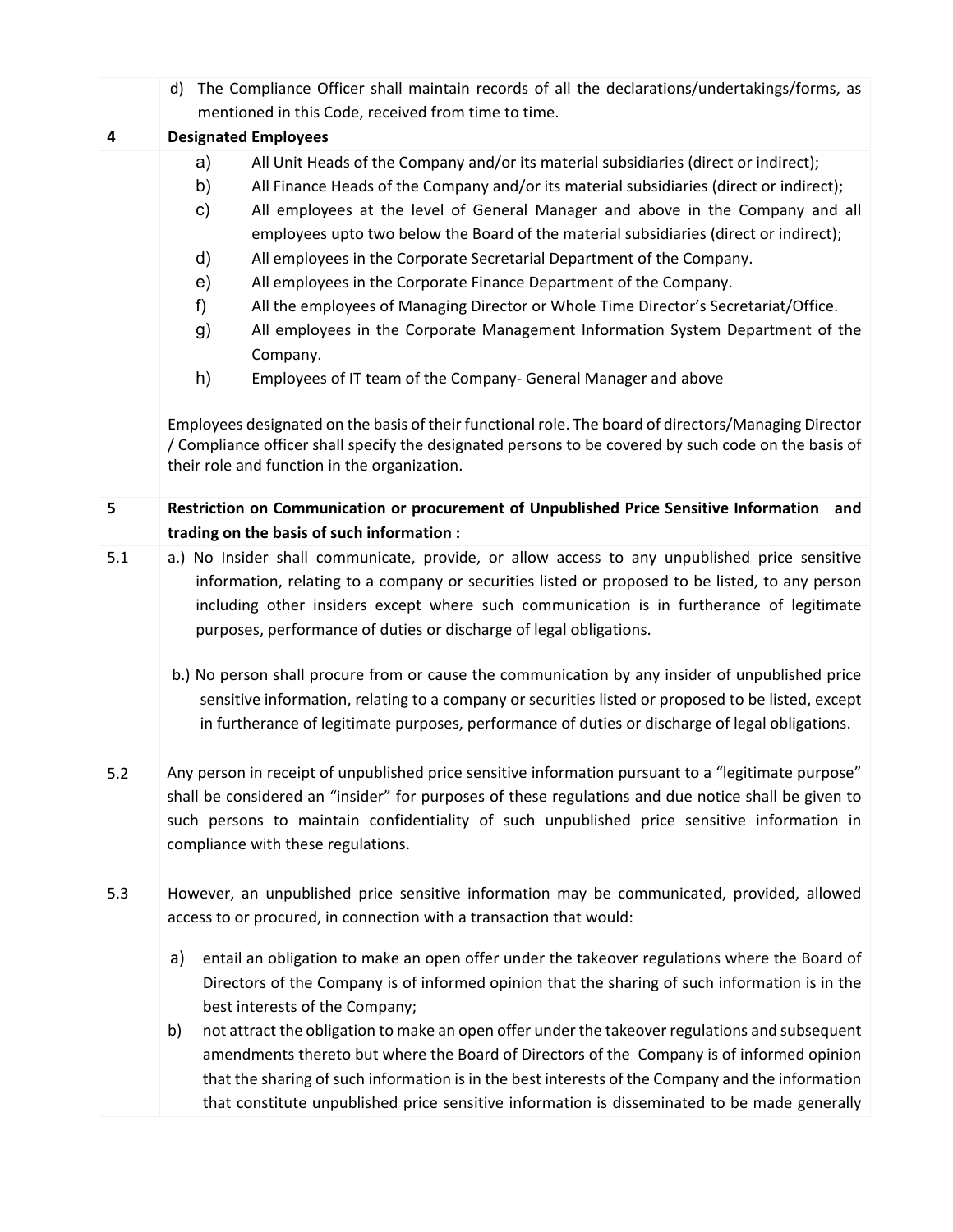available at least two trading days prior to the proposed transaction being affected in such forms as the Board of Directors may determine to be adequate and fair to cover all relevant and material facts.

For the purpose of clause 5.2, the Board of Directors shall require the parties to execute agreements to contract confidentiality and non-disclosure obligations on the part of such parties and such parties shall keep information so received confidential except for the purpose mentioned in clause 5.2 above and shall not otherwise trade in securities of the company when in possession of unpublished price sensitive information.

The board of directors or head(s) of the organisation of every person required to handle unpublished price sensitive information shall ensure that a structured digital database is maintained containing the nature of unpublished price sensitive information and the names of such persons who have shared the information and also the names of such persons with whom information is shared under this regulation along with the Permanent Account Number or any other identifier authorized by law where Permanent Account Number is not available. Such database shall not be outsourced and shall be maintained internally with adequate internal controls and checks such as time stamping and audit trails to ensure non-tampering of the database.

The board of directors or head(s) of the organisation of every person required to handle unpublished price sensitive information shall ensure that the structured digital database is preserved for a period of not less than eight years after completion of the relevant transactions and in the event of receipt of any information from the Board regarding any investigation or enforcement proceedings, the relevant information in the structured digital database shall be preserved till the completion of such proceedings.

5.4 No insider shall trade in securities of the company when he is in possession of unpublished price sensitive information:

Explanation –When a person who has traded in securities has been in possession of unpublished price sensitive information, his trades would be presumed to have been motivated by the knowledge and awareness of such information in his possession

Provided that the insider may prove his innocence by demonstrating the circumstances including the following:‐

(i) When the transaction is an off‐market *inter‐se* transfer between insiders and were in possession of the same unpublished price sensitive information without being in breach of regulation 3 of SEBI (SAST) Regulations, 2011 and both parties had made a conscious and informed trade decision.

Provided that such unpublished price sensitive information was not obtained under sub‐ regulation (3) of regulation 3 of these regulations.

Provided further that such off‐market trades shall be reported by the insiders to the company within two working days. the Company shall notify the particulars of such trades to the stock exchange on which the securities are listed within two trading days from receipt of the disclosure or from becoming aware of such information.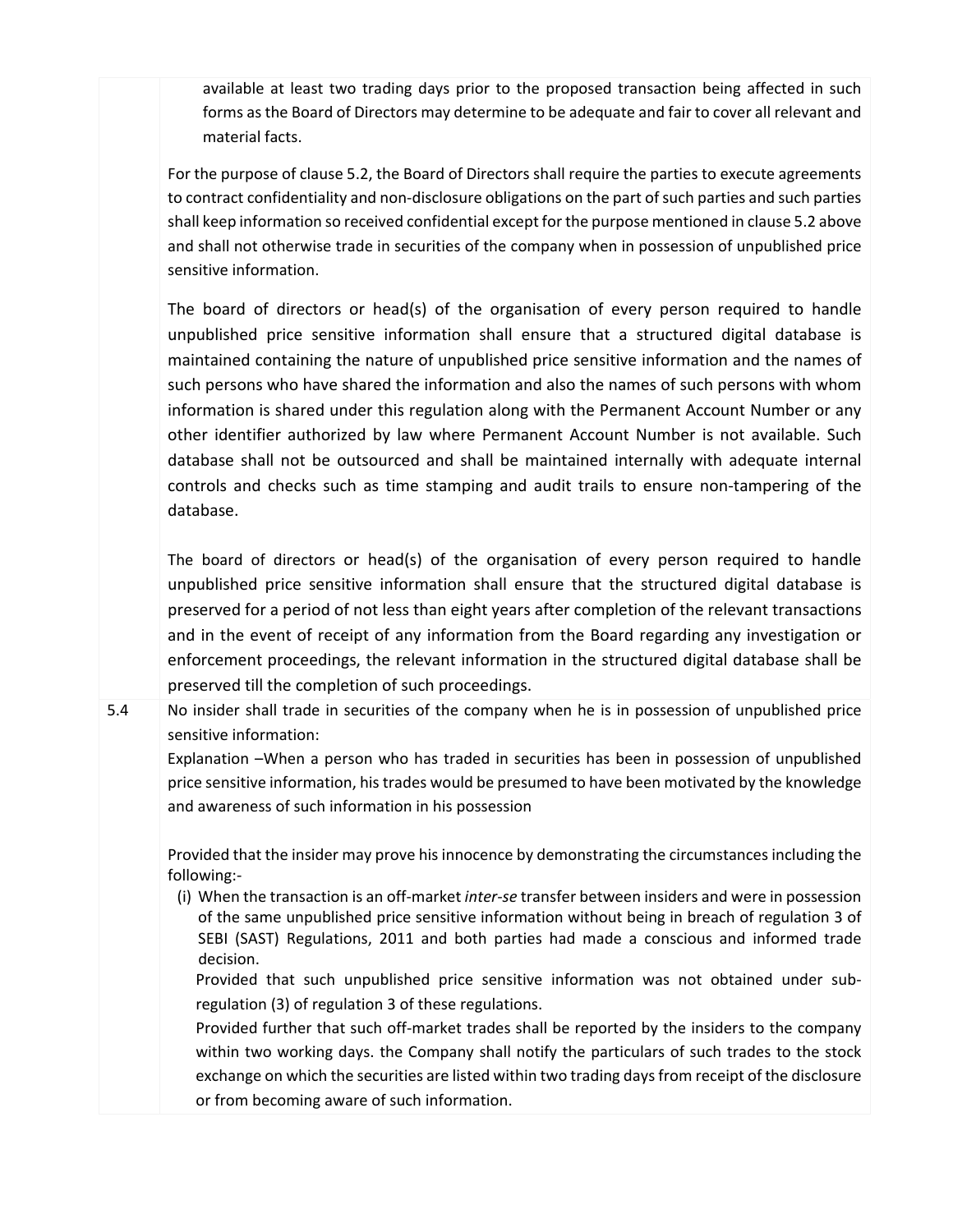- (ii) the transaction was carried out through the block deal window mechanism between persons who were in possession of the unpublished price sensitive information without being in breach of regulation 3 and both parties had made a conscious and informed trade decision; Provided that such unpublished price sensitive information was not obtained by either person under sub‐regulation (3) of regulation 3 of these regulations.
- (iii) the transaction in question was carried out pursuant to a statutory or regulatory obligation to carry out a bona fide transaction.
- (iv) the transaction in question was undertaken pursuant to the exercise of stock options in respect of which the exercise price was pre‐determined in compliance with applicable regulations.
- (v) In case of non‐ individual insiders :‐
	- a. the individuals who were in possession of such unpublished price sensitive, information were different from the individuals taking trading decisions and such decision-making individuals were not in possession of such unpublished price sensitive information when they took the decision to trade; and
	- b. appropriate and adequate arrangements were in place to ensure that these regulations are not violated and no unpublished price sensitive information was communicated by the individuals possessing the information to the individuals taking trading decisions and there is no evidence of such arrangements having been breached ;
- (vi) the trades were made pursuant to a trading plan in accordance with clause no. 6 of this code.
- 5.5 All information shall be handled within the organisation on a need‐to‐know basis and no unpublished price sensitive information shall be communicated to any person except in furtherance of legitimate purposes, performance of duties or discharge of legal obligations.
- 5.6 The Company shall follow the Chinese wall procedures and processes to prevent the inappropriate or unauthorized communication of Unpublished Price Sensitive Information (UPSI). The Chinese wall separates areas that have access to UPSI from those who do not have such access. The Designated employees working inside the area are prohibited from communicating any such UPSI except on need to know basis. The prior approval of the department head will be required for crossing such wall and having access to such UPSI.
- 5.7 In the case of connected persons the onus of establishing, that they were not in possession of unpublished price sensitive information, shall be on such connected persons and in other cases, the onus would be on the Board.
- 5.8 The Board may specify such standards and requirements, from time to time, as it may deem necessary for the purpose of these regulations.
- **6. Trading Plans :**
- 6.1 An Insider shall be entitled to formulate a trading plan in the form attached as **Annexure‐I** for dealing in the securities of the Company and present it to the Compliance Officer of the Company for approval and public disclosure, pursuant to which trades may be carried out on his behalf in accordance with such plan.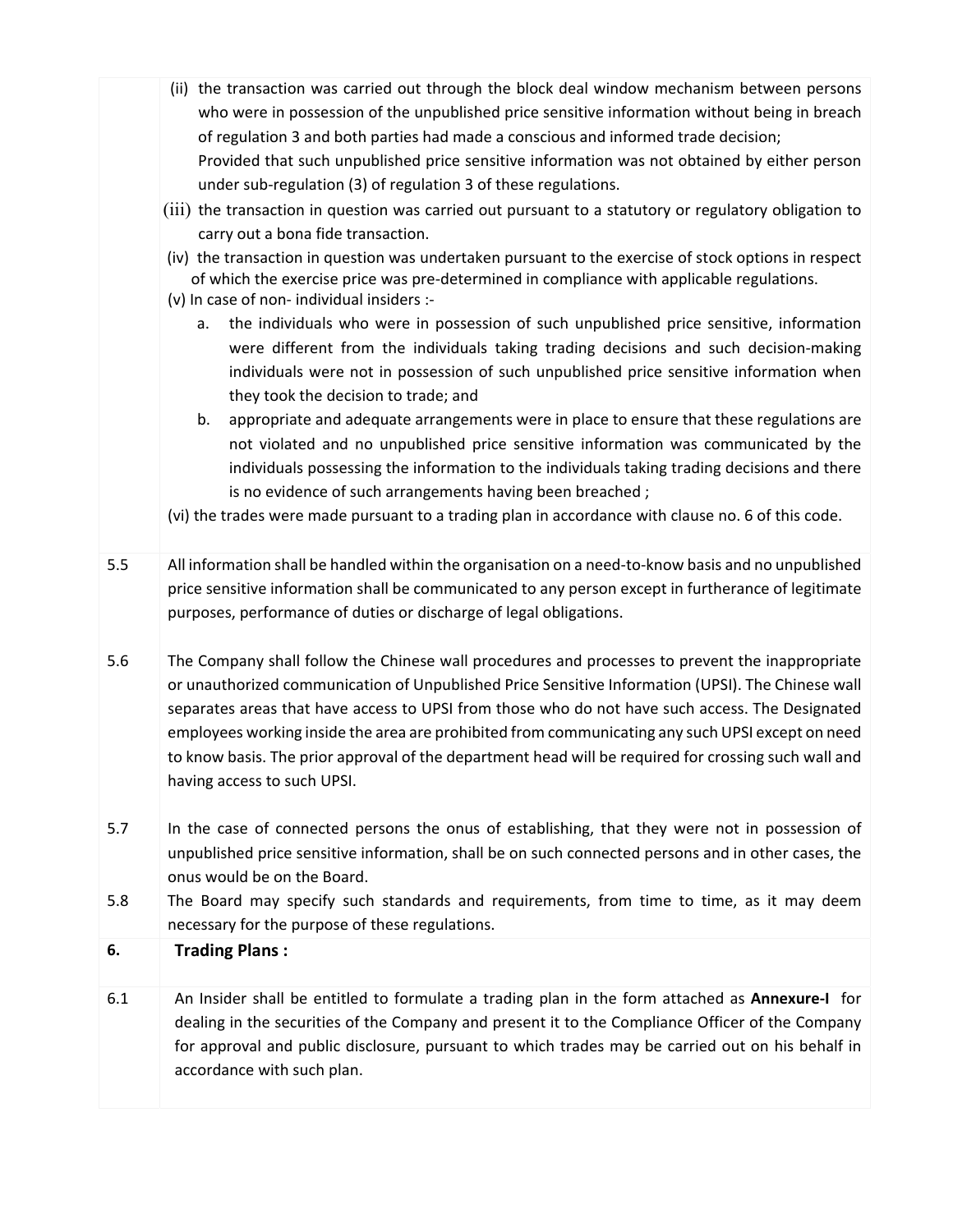| 6.2 | Such trading plan shall:-                                                                                                                                                                                                                                                                                                                                                                                                                                                                                                                                                                                                                                                                                 |
|-----|-----------------------------------------------------------------------------------------------------------------------------------------------------------------------------------------------------------------------------------------------------------------------------------------------------------------------------------------------------------------------------------------------------------------------------------------------------------------------------------------------------------------------------------------------------------------------------------------------------------------------------------------------------------------------------------------------------------|
|     | (i) not entail commencement of trading on behalf of the insider earlier than six months from the<br>public disclosure of the plan;<br>(ii) not entail trading for the period between the twentieth trading day prior to the last day of any<br>financial period for which quarterly results and annual result are required to be announced by<br>the company and the second trading day after the disclosure of such financial results;                                                                                                                                                                                                                                                                   |
|     | (iii) entail trading for a period of not less than twelve months.                                                                                                                                                                                                                                                                                                                                                                                                                                                                                                                                                                                                                                         |
|     | (iv) not entail overlap of any period for which another trading plan is already in existence;<br>(v) set out either the value of trades to be effected or the number of securities to be traded along<br>with the nature of the trade and their intervals at or dates on which such trades shall be effected.<br>(vi) not entail trading in securities for market abuse.                                                                                                                                                                                                                                                                                                                                  |
| 6.3 | The compliance officer shall review the trading plan to assess whether the plan would have any<br>potential for violation of these regulations and shall be entitled to seek such express undertakings<br>in the form enclosed as Annexure-II, as may be necessary to enable such assessment and to approve<br>and monitor the implementation of the plan as per the provisions of the Regulations.<br>Provided that pre-clearance of trades shall not be required for a trade executed as per an approved<br>trading plan.<br>Provided further that trading window norms and restrictions on contra trade shall not be applicable<br>for trades carried out in accordance with an approved trading plan. |
| 6.4 | The trading plan once approved shall be irrevocable and it shall be mandatorily have to be<br>implemented without being entitled to either deviate from it or to execute any trade in the<br>securities outside the scope of the trading plan.                                                                                                                                                                                                                                                                                                                                                                                                                                                            |
|     | However, the trading plan shall not be commenced if at the time of formulation of trading plan, the<br>Insider is in possession of any unpublished price sensitive information which has not become<br>generally available at the time of commencement of implementation and in such event, the<br>Compliance Officer shall confirm that the commencement of trading plan ought to be deferred<br>until such unpublished price sensitive information becomes generally available information.                                                                                                                                                                                                             |
|     | Further, the Insider shall also not be allowed to deal in securities of the Company, if the date of<br>trading in securities of the Company as per approved trading plan, coincides with the date of closure<br>of trading window announced by the Compliance officer.                                                                                                                                                                                                                                                                                                                                                                                                                                    |
| 6.5 | Upon approval of trading plan, the Compliance Officer shall notify the same to the Stock Exchanges.                                                                                                                                                                                                                                                                                                                                                                                                                                                                                                                                                                                                       |
| 7.  | Trading Window and Closure / Opening thereof:                                                                                                                                                                                                                                                                                                                                                                                                                                                                                                                                                                                                                                                             |
| 7.1 | "Trading Window" means trading period of the Stock Exchange which is available for trading in the<br>Company's securities.                                                                                                                                                                                                                                                                                                                                                                                                                                                                                                                                                                                |
| 7.2 | The trading window shall be closed when the compliance officer determines that a designated person<br>or class of designated persons can reasonably be expected to have possession of unpublished price<br>sensitive information. Such closure shall be imposed in relation to such securities to which such                                                                                                                                                                                                                                                                                                                                                                                              |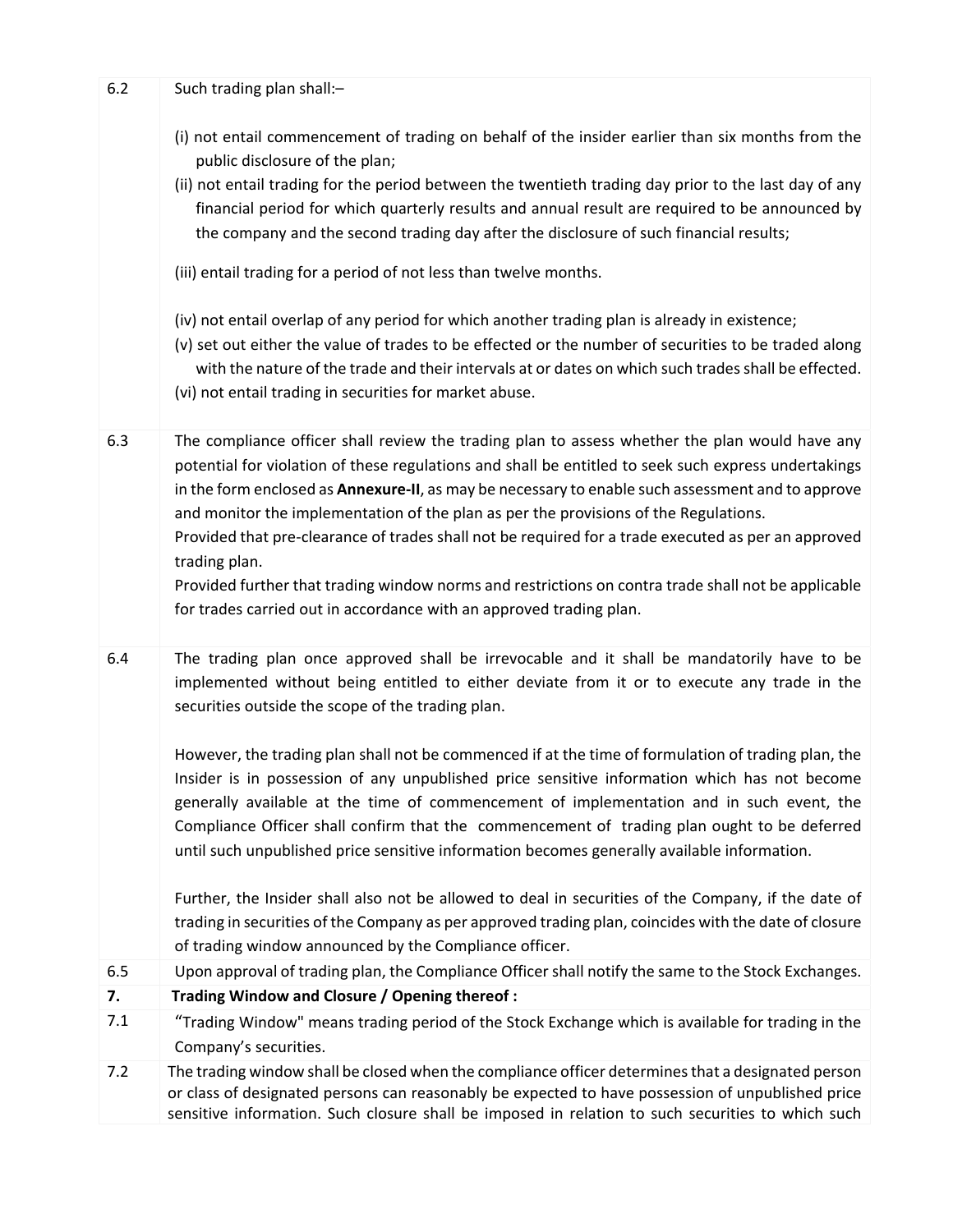unpublished price sensitive information relates. Designated persons and their immediate relatives shall not trade in securities when the trading window is closed. The Compliance Officer/authorized persons shall communicate/intimate the trading window closure period to all Designated Persons through email or any other prescribed mode. Irrespective of whether such intimation has been received or not, Designated Persons governed by this Code shall mandatorily verify with the Compliance Officer on the status of the Trading Window before executing any trade in the Securities of the Company. Ignorance of the closure of the Trading Window or being unaware of closure of Trading Window shall not justify any trades executed by Designated Persons during such period.

Every Designated Person should advise his/ her Immediate Relatives of the Trading Window period during which Trading in the Securities of the Company is prohibited.

Trading restriction period shall be made applicable from the end of every quarter till 48 hours after the declaration of financial results.

The trading window restrictions mentioned above shall not apply in respect of  $-$ 

(a) transactions specified in clauses (i) to (iv) and (vi) of the proviso to sub-regulation (1) of regulation 4 and in respect of a pledge of shares for a bonafide purpose such as raising of funds, subject to pre‐clearance by the compliance officer and compliance with the respective regulations made by the Board;

(b) transactions which are undertaken in accordance with respective regulations made by the Board such as acquisition by conversion of warrants or debentures, subscribing to rights issue, further public issue, preferential allotment or tendering of shares in a buy-back offer, open offer, delisting offer or transactions which are undertaken through such other mechanism as may be specified by the Board from time to time.

7.3 The timing for re-opening of the trading window shall be determined by the Compliance Officer taking into account various factors including unpublished price sensitive information in question becoming generally available and being capable of assimilation by the market, which is in any event shall not be earlier than 48 hours after the information becomes generally available.

#### **8. Pre‐clearance of Trades :**

- 8.1 All designated persons, who intend to deal in the securities of the Company when the trading window is open, in excess of 5000 Shares or Rs. 10 Lacs (Market Value) whichever is lower, in a single trading day, should pre‐clear the transaction.
- 8.2 For pre‐clearance of trades, an application in the form attached as **Annexure‐III**,shall be made to the Compliance Officer.
- 8.3 An undertaking in the form attached as **Annexure-IV** shall be executed in favour of the Company by such designated person.
- 8.4 All designated persons shall execute their trades which have been pre-cleared within seven trading days, failing which fresh pre‐clearance would be required for the trades to be executed.
- 8.5 The designated persons shall file the details of such trade, in respect of which pre-clearance has been given, in the form enclosed as **Annexure‐V** with in a period of two days from the date of execution of such trade to the Compliance Officer.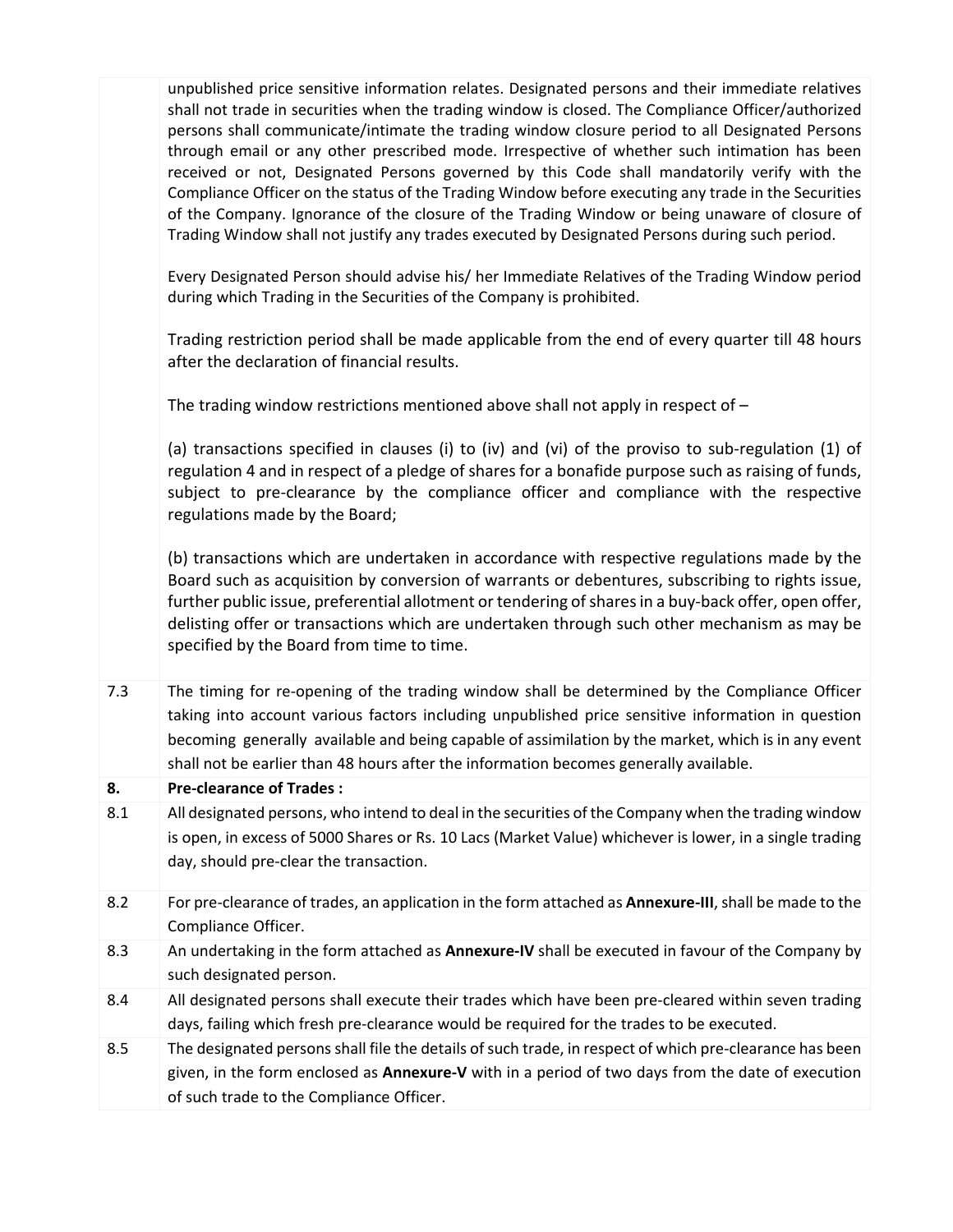- 8.6 In case, the trade is not executed, a report to that shall be filed in the form enclosed as **Annexure‐V**.
- 8.7 All designated persons who are permitted to trade shall not execute a contra trade within a period of Six (6) months i.e , sell or buy any number of shares during the next six months following the prior transaction.

Provided that this provision shall not be applicable for trades pursuant to exercise of stock options.

- 8.8 The compliance officer may grant relaxation from strict application of such restriction for reasons to be recorded in writing provided that such relaxation does not violate these regulations.
- 8.9 In case of contra trade is executed inadvertently or otherwise in violation of such restriction, the profits from such trade shall be liable to be disgorged for the remittance to the SEBI for credit to the Investor Protection and Education Fund administered by the SEBI under the Act.
- 8.10 The formats attached to this Code of Conduct can be amended from time to time by the Compliance Officer in line with the Changes made in the formats by the Board.

**9. Disclosure :**

#### 9.1 **Initial Disclosure**

- (a) Every promoter, member of promoter group, key managerial personnel and director shall disclose his holding of the securities of the Company as on date of the Regulations taking effect within thirty days of the taking these regulations taking effect, to the Company in the form enclosed as **Annexure‐VI** .
- (b) Every person on appointment as a key managerial personnel or a director of the Company or upon becoming a promoter or member of promoter group shall disclose his holding of securities of the Company as on the date of appointment or becoming a promoter, to the Company within seven days of such appointment or becoming a promoter in the form attached as **Annexure‐VII.**

### 9.2 **Continual Disclosures.**

- **(a)** Every promoter, member of promoter group, designated person and director of the Company shall disclose to the Company the number of securities acquired or disposed of within two trading days of such transaction if the value of the securities traded, whether in one transaction or a series of transactions over any calendar quarter, aggregates to a traded value in excess of ten lakh rupees or such other value as may be specified, in the form attached as **Annexure‐VIII.**
- (b) Every Company shall notify the particulars of such trading to the stock exchange on which shares of the company are listed within 2 trading days of receipt of the disclosures or from becoming aware of such information.
- (c) The above disclosures shall be made in such form and such manner as may be specified by the Board from time to time.
- 9.3 The disclosures to be made by any person under this code shall include those relating to trading by such person's immediate relatives and by any other person for whom such person takes trading decisions.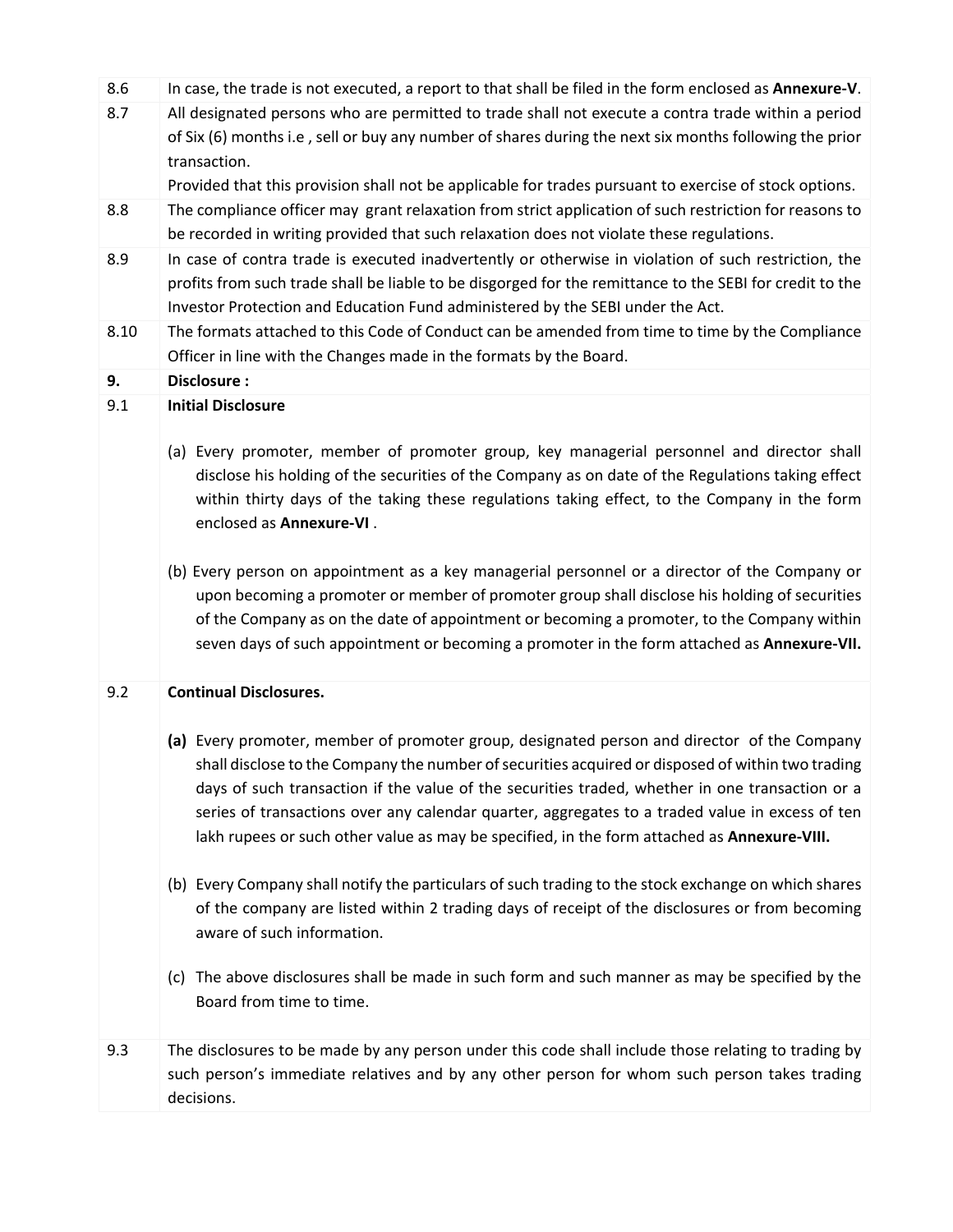- 9.4 The Compliance Officer shall maintain records of all the declarations/undertakings/ disclosures received under this code for a period of five years.
- 9.5 Designated persons shall be required to disclose names and Permanent Account Number or any other identifier authorized by law of the following persons to the company on an annual basis and as and when the information changes:

# a) immediate relatives

b) persons with whom such designated person(s) shares a material financial relationship

c) Phone, mobile and cell numbers which are used by them.

In addition, the names of educational institutions from which designated persons have graduated and names of their past employers shall also be disclosed on a one time basis.

Explanation – The term "material financial relationship" shall mean a relationship in which one person is a recipient of any kind of payment such as by way of a loan or gift from a designated person during the immediately preceding twelve months, equivalent to at least 25% of the annual income of such designated person but shall exclude relationships in which the payment is based on arm's length transactions.

# 10 **Institutional Mechanism for Prevention of Insider trading.**

- 10.1 The Chief Executive Officer, Managing Director or such other analogous person of the company, shall put in place adequate and effective system of internal controls to ensure compliance with the requirements given in these regulations to prevent insider trading.
- 10.2 The internal controls shall include the following:

(a) all employees who have access to unpublished price sensitive information are identified as designated persons;

(b) all the unpublished price sensitive information shall be identified and its confidentiality shall be maintained as per the requirements of these regulations;

(c) adequate restrictions shall be placed on communication or procurement of unpublished price sensitive information as required by these regulations;

(d) lists of all employees and other persons with whom unpublished price sensitive information is shared shall be maintained and confidentiality agreements shall be signed or notice shall be served to all such employees and persons;

(e) all other relevant requirements specified under these regulations shall be complied with; (f) periodic process review to evaluate effectiveness of such internal controls.

- 10.3 The board of directors of the company shall ensure that the Chief Executive Officer or the Managing Director or such other analogous person ensures compliance with regulation 9 and sub‐regulations (1) and (2) of this regulation.
- 10.4 The Audit Committee of the Company shall review compliance with the provisions of these regulations at least once in a financial year and shall verify that the systems for internal control are adequate and are operating effectively.
- 10.5 The company shall formulate written policies and procedures for inquiry in case of leak of unpublished price sensitive information or suspected leak of unpublished price sensitive information, which shall be approved by board of directors of the company and accordingly initiate appropriate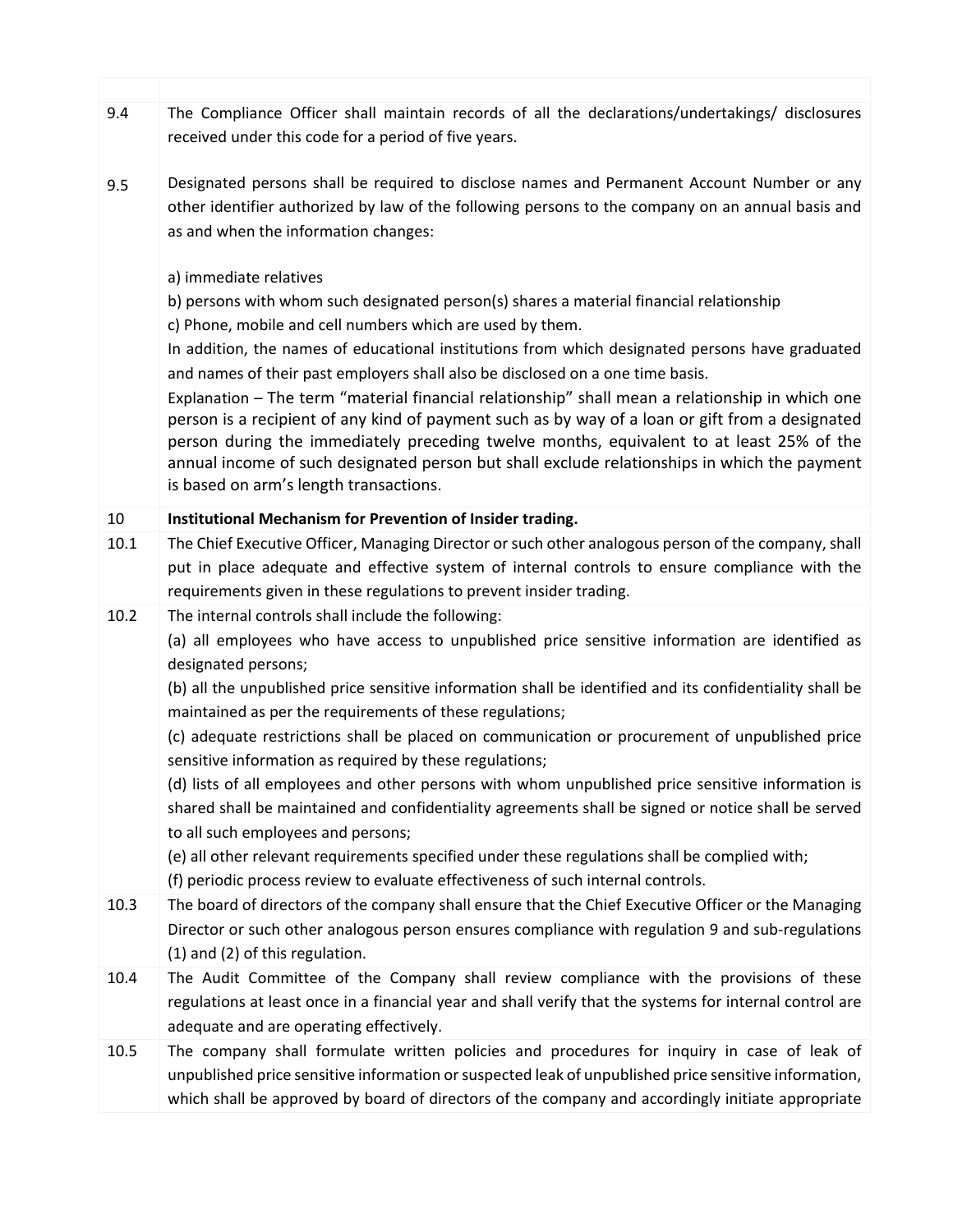inquiries on becoming aware of leak of unpublished price sensitive information or suspected leak of unpublished price sensitive information and inform the Board promptly of such leaks, inquiries and results of such inquiries.

- 10.6 The company shall have a whistle-blower policy and make employees aware of such policy to enable employees to report instances of leak of unpublished price sensitive information.
- 10.7 If an inquiry has been initiated by the Company in case of leak of unpublished price sensitive information or suspected leak of unpublished price sensitive information, the relevant intermediaries and fiduciaries shall co-operate with the company in connection with such inquiry conducted by listed company.
- 11 **Penalty for Contravention :**

Every designated person shall be responsible to comply with provisions of this code and any violation thereof will attract severe disciplinary action which will include wage freeze, suspension, recovery, cancellation of stock options granted by the Company, ineligibly for future grant of stock options etc. Also, the above disciplinary action shall be irrespective of any action that may be taken by SEBI under the Regulations.

Any amount collected under this clause shall be remitted to the Board for credit to the Investor Protection and Education Fund administered by the Board under the Act.

In case it is observed that there is any violation of the regulations, the same shall be reported promptly to the stock exchange(s) where the concerned securities are traded, in such form and such manner as may be specified by the Board from time to time..

The above actions will be without prejudice to any civil or criminal action that the regulatory authorities may initiate against such Designated Person(s).

**\*\*\*\*\***

- Amended w.e.f. 01.04.2019
- Further amended on 12.05.2021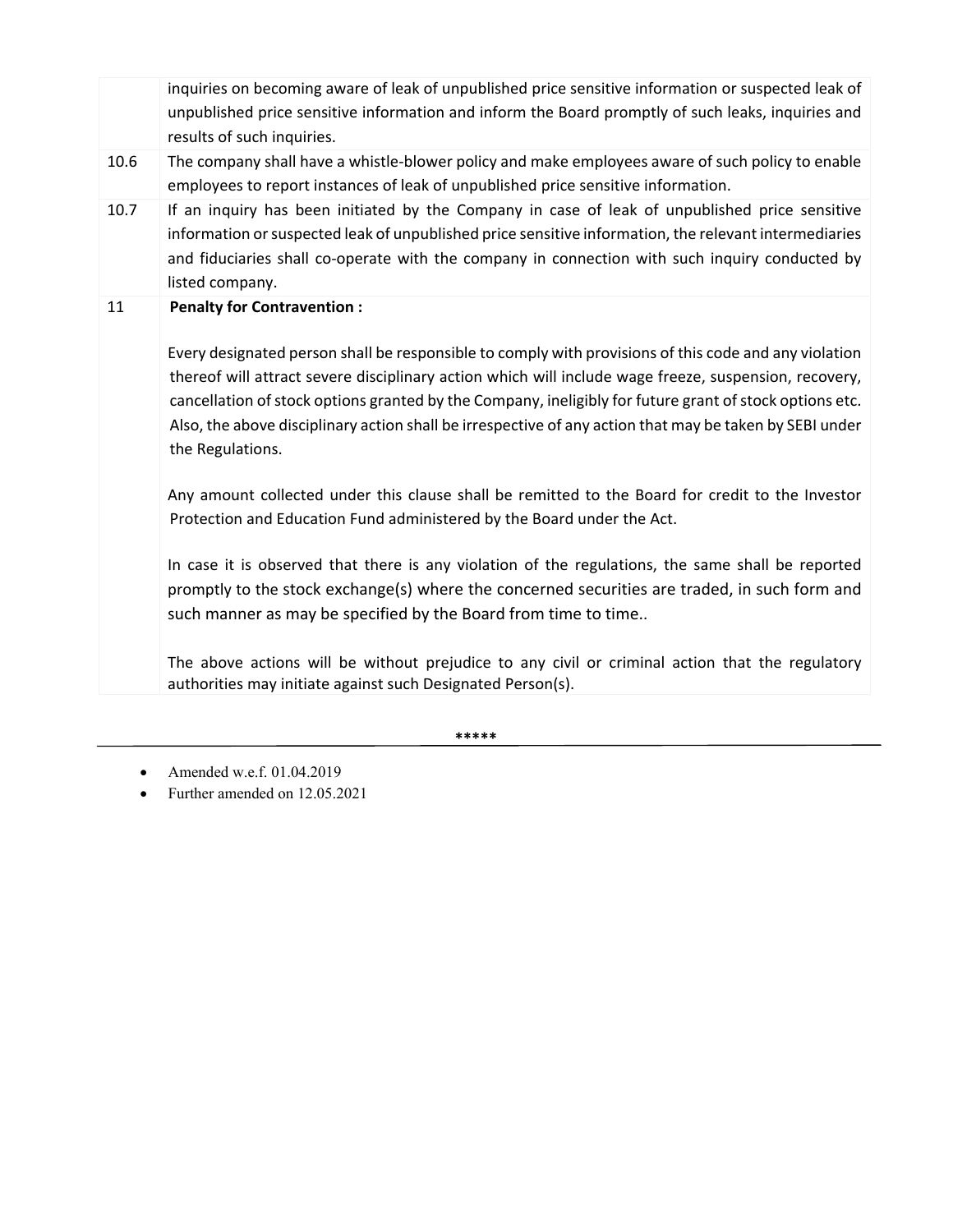#### **Annexure‐I**

#### **APPLICATION FOR APPROVAL OF TRADING PLAN**

Date:

The Compliance Officer Vaibhav Global Limited K‐6B, Fateh TIba, Adarsh Nagar Jaipur ‐ 302004

Dear Sir,

Pursuant to the SEBI (Prohibition of Insider Trading) Regulations, 2015 and the Company's Code of conduct for prevention of Insider Trading, I seek your approval for purchase/ sale of the equity shares as per the details given below :

| Date when trade   Amount |                                 | In   Number |            | Nature of   DP ID/ Client | No. of Shares |
|--------------------------|---------------------------------|-------------|------------|---------------------------|---------------|
| shall be executed        | value (INR in $\vert$ of shares |             | Trade      | ID/Folio No.              | held          |
|                          | lacs)                           |             | (Buy/Sell) |                           |               |
|                          |                                 |             |            |                           |               |

I am also enclosing herewith undertaking in the format as envisaged in the Code of Conduct.

You are requested to kindly approve the above said trading plan and provide your comments, if any.

Signature

Name : Designation / role / Category : Address : Department: Place :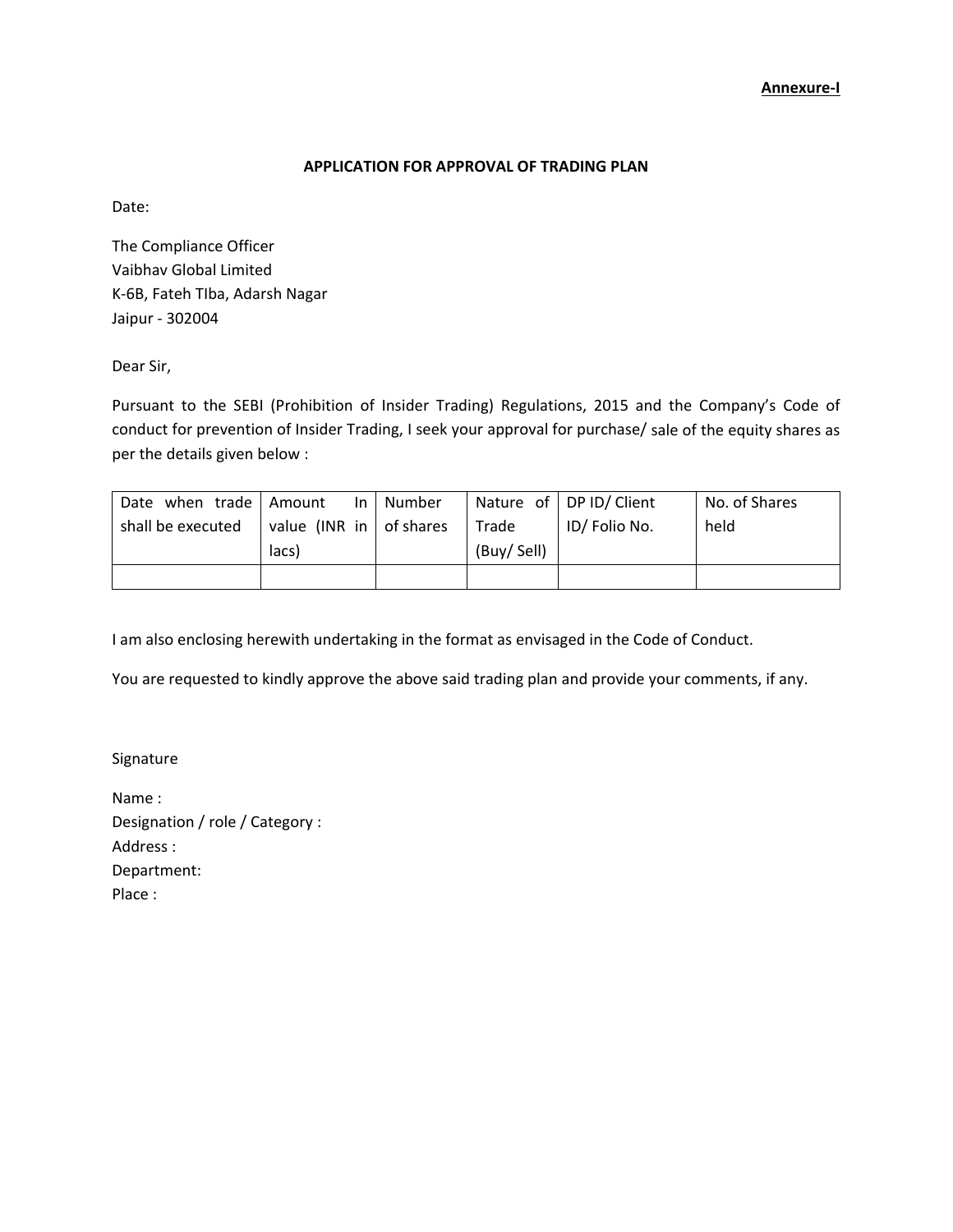#### **UNDERTAKING**

(to be submitted alongwith the application for approval of trading plan)

To Compliance Officer Vaibhav Global Limited K‐6B, Fateh TIba, Adarsh Nagar Jaipur ‐ 302004

I, \_\_\_\_\_\_\_\_\_\_\_\_\_\_\_\_\_\_\_\_\_\_\_\_\_, resident of \_\_\_\_\_\_\_\_\_\_\_\_\_\_\_\_\_\_\_\_\_\_\_\_\_\_\_\_ hereby declare that I am designated person of \_\_\_\_\_\_\_( Name of the Company).

I further declare that I am not in possession of any unpublished Price Sensitive Information (as defined in the Company's Code of Conduct for prevention of Insider Trading (the Code) up to the time of signing this Undertaking.

In the event that I have access to or receive any information that could be construed as "Price Sensitive Information" as defined in the Code, after the signing of this undertaking but before executing the transaction for which approval is sought , I shall inform the Compliance Officer of the same and shall completely refrain from dealing in the securities of the Company until such information becomes public.

I declare that I have not contravened the provisions of the Code as notified by the Company from time to time.

I undertake to submit the necessary report within two days of execution of the transaction / a 'Nil' report if the transaction is not undertaken.

I declare that I have made full and true disclosure in the matter.

Date: Signature\_\_\_\_\_\_\_\_\_\_\_\_\_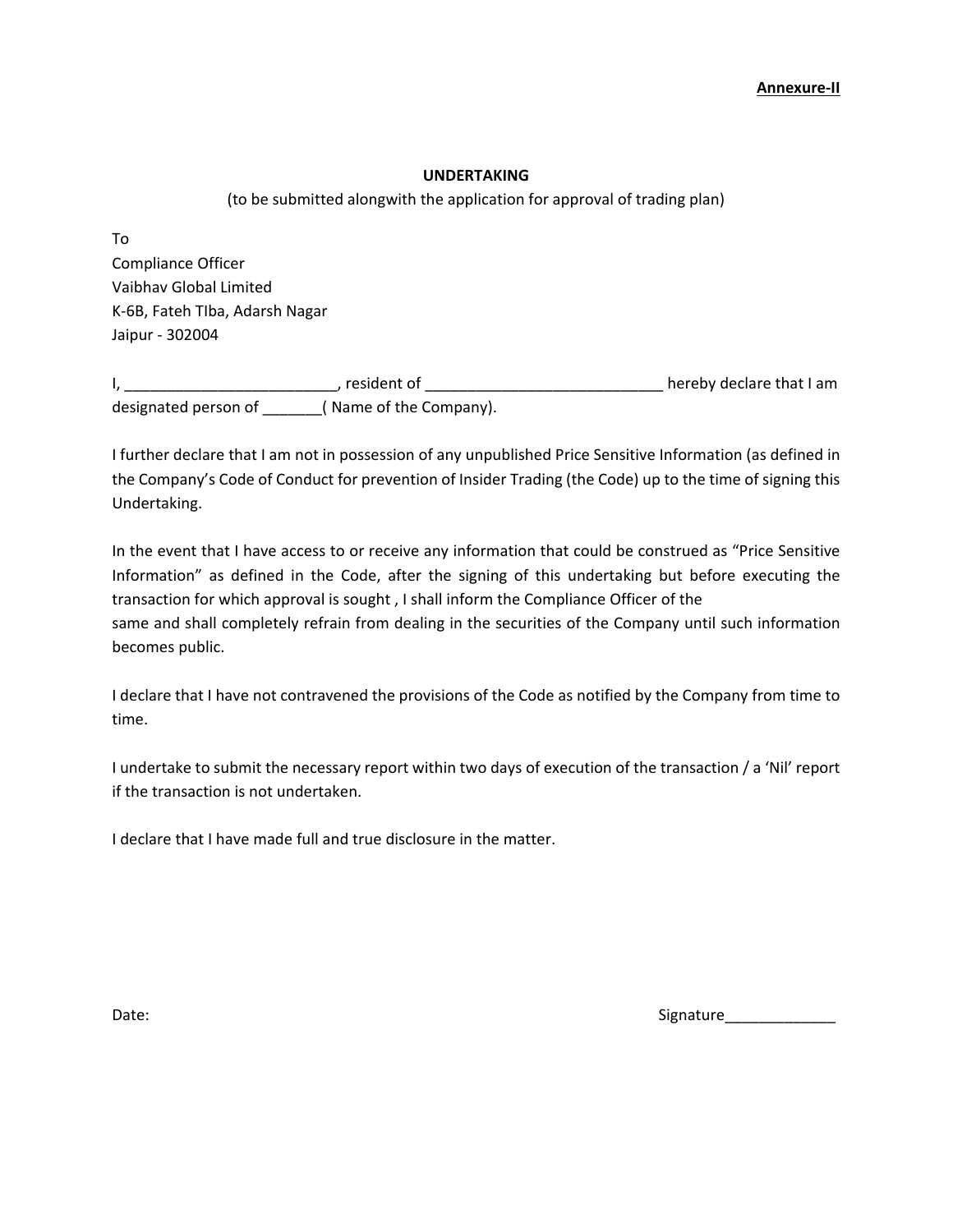#### **Annexure‐III**

# **Application for Pre – clearance of Trade under SEBI (Prohibition of Insider Trading) Regulations, 2015**

To,

The Compliance Officer Vaibhav Global Limited K‐6B, Fateh TIba, Adarsh Nagar Jaipur – 302004

#### **Sub : Application for Pre‐dealing approval in securities of the Company**

Dear Sir / Madam,

Pursuant to the SEBI (Prohibition of Insider Trading) Regulations, 2015 and the Company's Code of Conduct for Prevention of Insider Trading. I seek approval to purchase / sale / transfer of ---------- equity shares of the Company as per details given below :

| Sr. No.        | <b>Particulars</b>                                     |                      |  |
|----------------|--------------------------------------------------------|----------------------|--|
| $\mathbf{1}$ . | Name of the applicant                                  | ٠                    |  |
| 2.             | Designation                                            | $\cdot$              |  |
| 3              | Number and value of securities in the Company held     | $\ddot{\phantom{a}}$ |  |
|                | as on date (with folio/DP ID/Client ID No.)            |                      |  |
| 4.             | The Proposal is for                                    | ٠                    |  |
| 5.             | Proposed date of dealing in securities                 |                      |  |
| 6.             | <b>Estimated number of securities</b>                  |                      |  |
|                | Proposed to be acquired / / sold / transferred         |                      |  |
| 7.             | Price at which the transaction is proposed             | ٠                    |  |
| 8.             | Current market price (as on the date of application)   | $\ddot{\phantom{a}}$ |  |
| 9.             | Whether the proposed transaction will be through       | $\ddot{\phantom{a}}$ |  |
|                | stock exchange or off market deal                      |                      |  |
| 10.            | Folio No. / DP ID / Client Id No. where the Securities | $\ddot{\phantom{a}}$ |  |
|                | will be credited /debited                              |                      |  |

I enclose herewith the form of Undertaking signed by me.

Yours Faithfully,

‐‐‐‐‐‐‐‐‐‐‐‐‐‐‐‐‐‐

Signature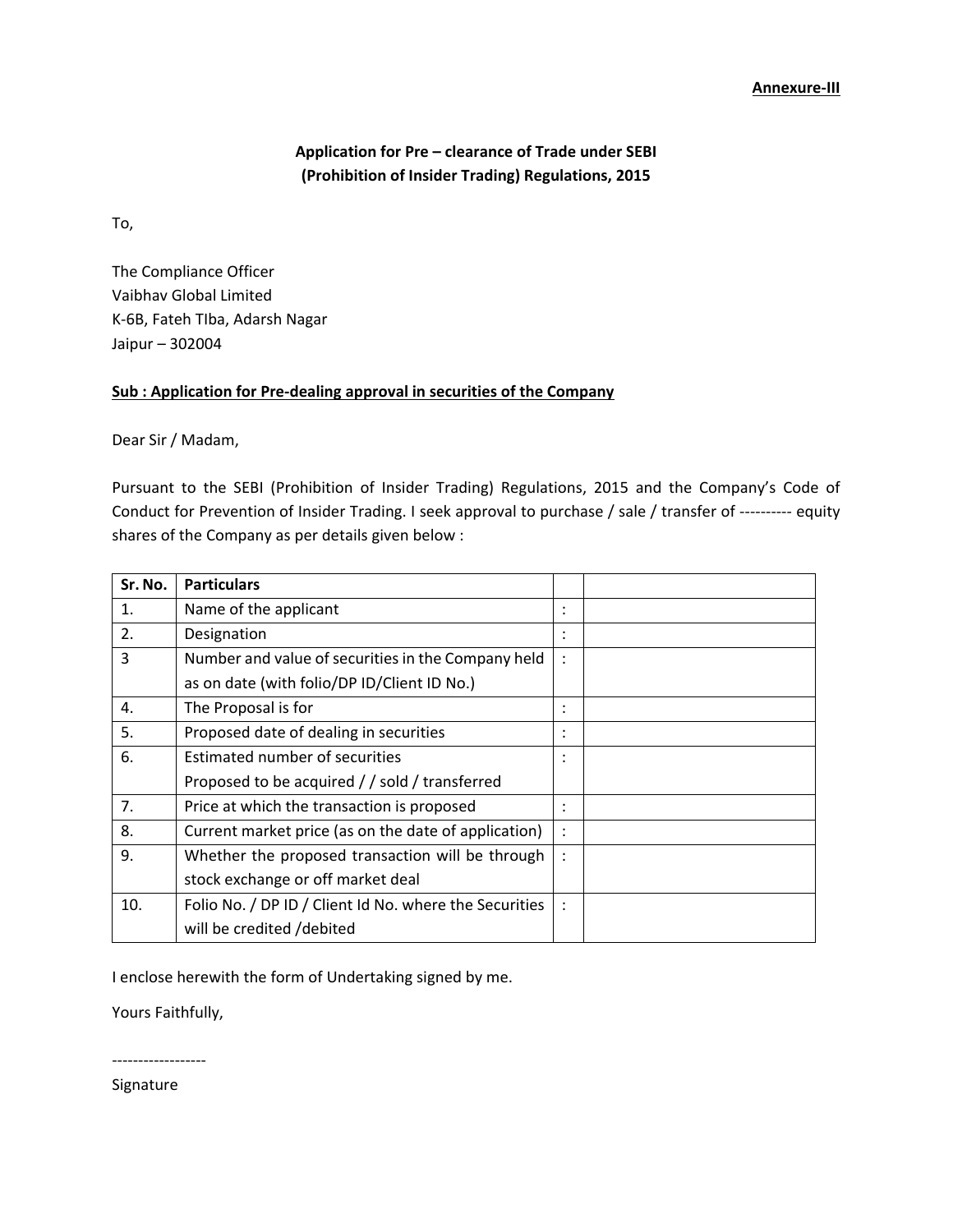#### **Annexure‐IV**

#### **UNDERTAKING FOR PRE‐CLEARANCE OF TRANSACTIONS**

To,

The Compliance Officer Vaibhav Global Limited K‐6B, Fateh Tiba Adrash Nagar Jaipur‐ 302004

I\_\_\_\_\_\_\_\_\_\_\_\_\_\_\_\_\_\_\_\_\_\_\_\_, member of the Company, residing at \_\_\_\_\_\_\_\_\_\_\_\_\_\_\_\_\_\_, \_am desirous of dealing in \_\_\_\_\_\_\_\_\_Equity shares of the Company as mentioned in my application dated \_\_\_\_\_\_\_\_\_for pre‐clearance of the transaction.

I further declare that I am not in possession of any unpublished Price Sensitive Information (as defined in the Company's Code of Conduct for prevention of Insider Trading (the Code) up to the time of signing this Undertaking.

In the event that I have access to or receive any information that could be construed as "Price Sensitive Information" as defined in the Code, after the signing of this undertaking but before executing the transaction for which approval is sought , I shall inform the Compliance Officer of the same and shall completely refrain from dealing in the securities of the Company until such information becomes public.

I declare that I have not contravened the provisions of the Code as notified by the Company from time to time.

I undertake to submit the necessary report within two days of execution of the transaction / a 'Nil' report if the transaction is not undertaken.

If approval is granted, I shall execute the deal within 7 trading days of the receipt of approval failing which I shall seek pre-clearance again.

I declare that I have made full and true disclosure in the matter.

**Signature Date:**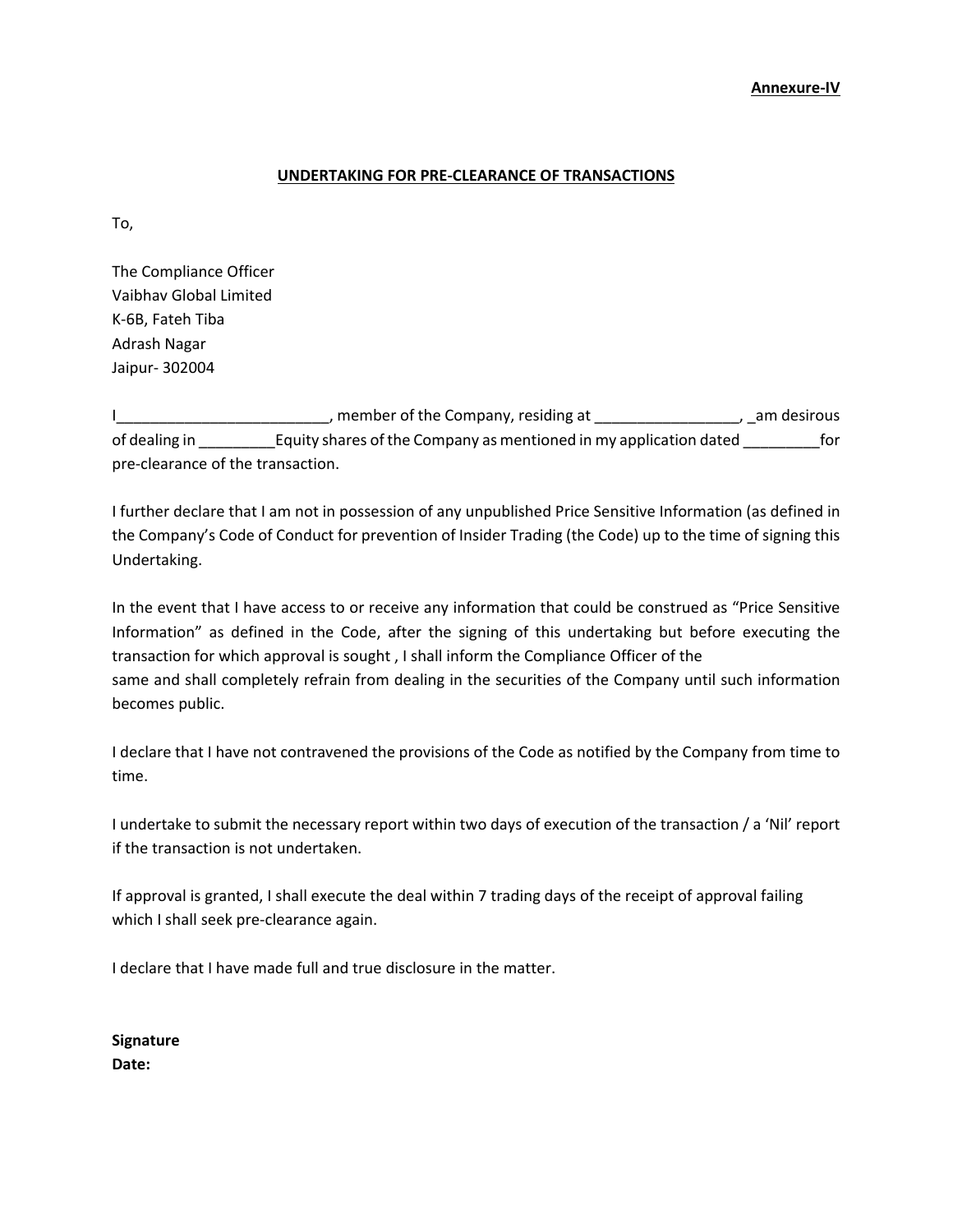# **DISCLOSURE OF TRANSACTIONS (To be submitted within 2 days of transaction / dealing in securities of the Company)**

To, The Compliance Officer Vaibhav Global Limited K‐6B, Fateh Tiba Adrash Nagar Jaipur‐ 302004

I hereby inform that I

- Have not bought/ sold/ subscribed any securities of the Company.
- Have bought/ sold/ subscribed to……..securities as mentioned below on…..(date).

| Name of holder | dealt with | No. of securities   Bought/sold/subscribed   DP ID/ Client ID/   Price (Rs.) | Folio No. |  |
|----------------|------------|------------------------------------------------------------------------------|-----------|--|
|                |            |                                                                              |           |  |

In connection with the aforesaid transaction(s), I hereby undertake to preserve, for a period of 3 years and produce to the Compliance officer / SEBI any of the following documents:

- 1. Broker's contract note.
- 2. Proof of payment to/from brokers.
- 3. Extract of bank passbook/statement (to be submitted in case of demat transactions).
- 4. Copy of Delivery instruction slip (applicable in case of sale transaction).

I agree not to buy/sell the shares for a period of six months from the date of the aforesaid transaction. In case there is any urgent need to sell these securities within the said period, I shall approach the Compliance Officer for necessary approval.

I declare that the above information is correct and that no provision of the Company's Code and/or applicable laws/regulations has been contravened for effecting the above said transaction(s).

Date……… Signature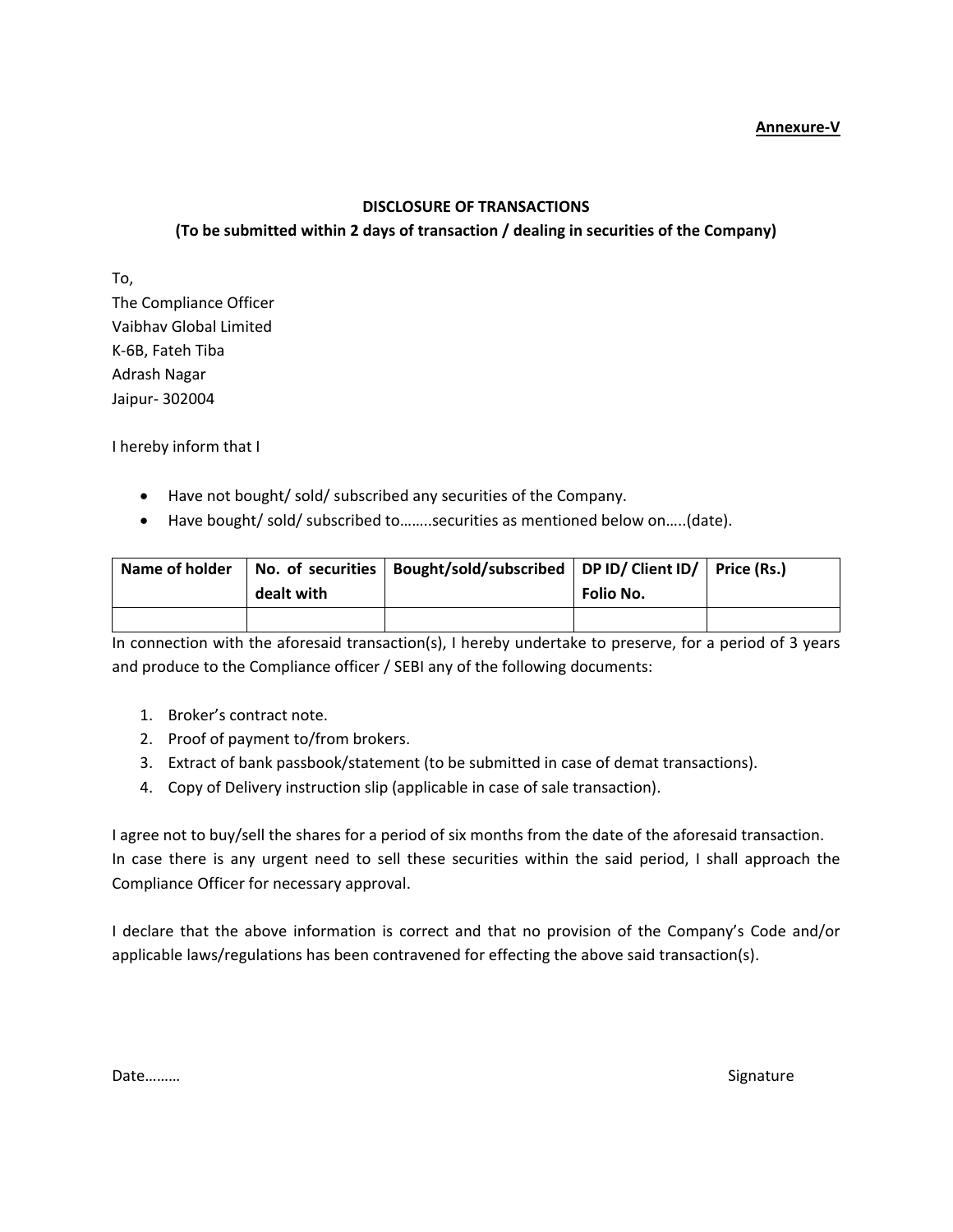## **FORM B**

### **SEBI (Prohibition of Insider Trading) Regulations, 2015 [Regulation 7 (1) (b) read with Regulation 6(2) – Disclosure on becoming a Key Managerial Personnel/Director/Promoter/Member of the promoter group]**

Name of the company:

ISIN of the company:

**Details of Securities held on appointment of Key Managerial Personnel (KMP) or Director or upon becoming a Promoter or member of the promoter group of a listed company and immediate relatives of such persons and by other such persons as mentioned in Regulation 6(2).**

| Name,<br><b>CIN/DIN &amp;</b><br><b>Address</b><br>contact nos. | PAN, Category<br>Person (KMP / appointment<br>with Director<br><b>IPromoter</b><br>lmember of thelOR Date<br>promoter group/becoming<br><b>Immediate</b><br>relative<br>to/others, etc.) | of Date<br>orlof<br><b>Promoter/</b><br>Imember of the warrants,<br>promoter<br>group | of Securities held at the time of %<br>appointment of KMP/Director Shareholding<br>or upon becoming Promoter<br>or KMP/Director / or member of the promoter<br>of group<br>Type of securities No.<br>(For eg. - Shares,<br><b>Convertible</b><br>Debentures,<br><b>Rights</b><br>entitlements, etc.) |   |   | οfι |
|-----------------------------------------------------------------|------------------------------------------------------------------------------------------------------------------------------------------------------------------------------------------|---------------------------------------------------------------------------------------|------------------------------------------------------------------------------------------------------------------------------------------------------------------------------------------------------------------------------------------------------------------------------------------------------|---|---|-----|
|                                                                 | 2                                                                                                                                                                                        | 3                                                                                     |                                                                                                                                                                                                                                                                                                      | 5 | 6 |     |

*Note: "Securities" shall have the meaning as defined under regulation 2(1)(i) of SEBI (Prohibition of Insider Trading) Regulations, 2015.*

**Details of Open Interest (OI) in derivatives on the securities of the company held on appointment of KMP or Director or upon becoming a Promoter or member of the promoter group of a listed company and immediate relatives of such persons and by other such persons as mentioned in Regulation 6(2).**

Open Interest of the Future contracts held at the Open Interest of the Option Contracts held at the time of appointment of Director/KMP or upon|time of appointment of Director/KMP or upon| **becoming Promoter/member of the promoter|becoming Promoter/member of the promoter| group group Contract specifications Number units (contracts \* lot size) Notional value Contract in Rupee terms specifications Number units (contracts \* lot size) of Notional** value **in Rupee terms** 7 | 8 | 9 | 10 | 11 | 12

*Note: In case of Options, notional value shall be calculated based on premium plus strike price of options*

Name & Signature: Designation: Date: Place: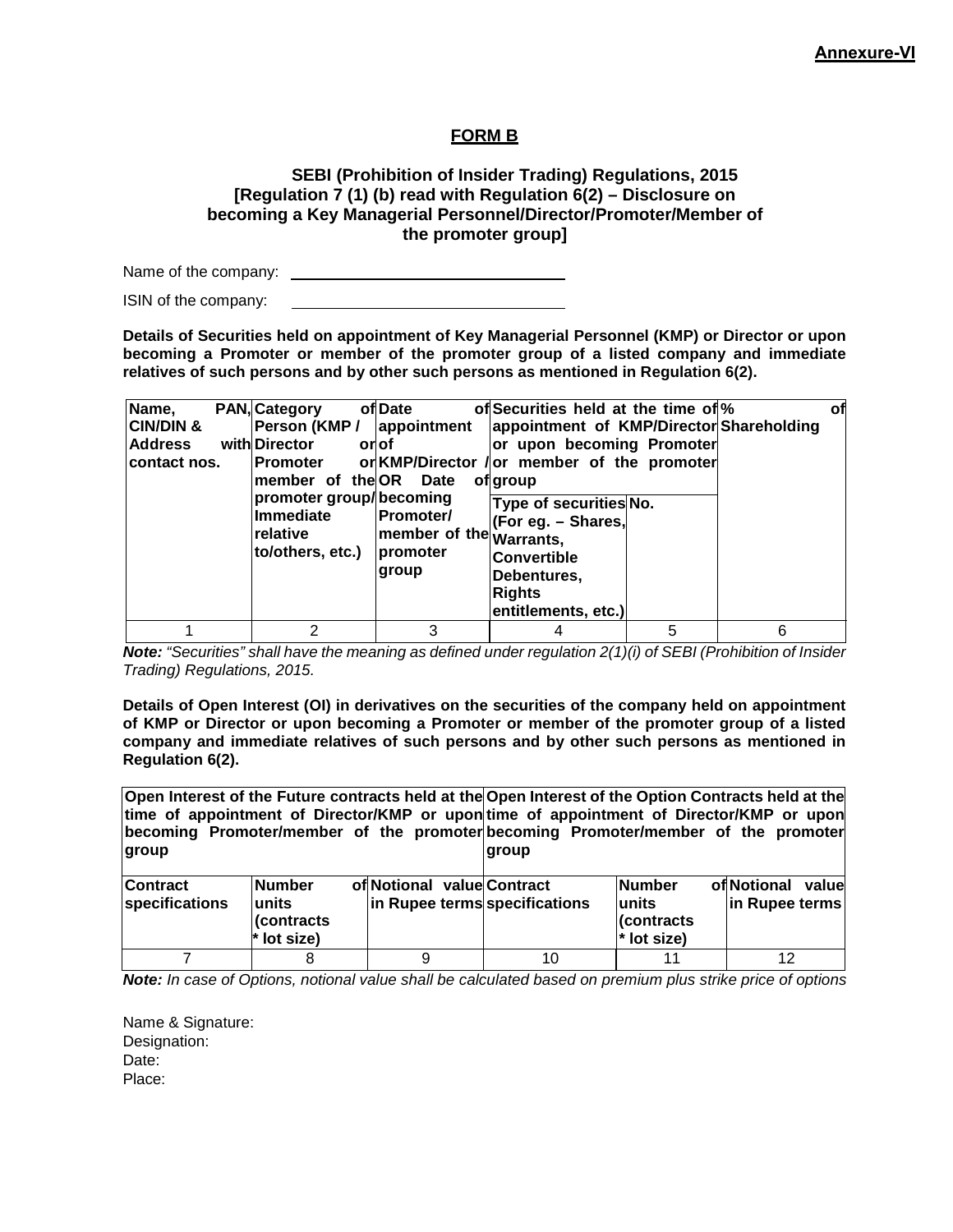# **FORM C**

**SEBI (Prohibition of Insider Trading) Regulations, 2015** 

**[Regulation 7 (2) read with Regulation 6(2) – Continual Disclosure]**

Name of the company:

ISIN of the company:

**Details of change in holding of Securities of Promoter, Member of the Promoter Group, Designated Person or Director of a listed company and immediate relatives of such persons and other such persons as mentioned in Regulation 6(2).**

| Name,    | <b>Category of Securities</b>    |                      |         | held Securities acquired/Disposed |   |              |                | <b>Securities</b>            |        |             | held Date of allotment Date |         | of Mode                         | of Exchange |
|----------|----------------------------------|----------------------|---------|-----------------------------------|---|--------------|----------------|------------------------------|--------|-------------|-----------------------------|---------|---------------------------------|-------------|
| PAN,     | <b>Person</b>                    | <b>prior</b>         | to      |                                   |   |              |                | post acquisition/ advice/    |        |             |                             |         | intimation acquisition on which |             |
| CIN/DIN, | $ $ (Promoter/m $ ac$ quisition/ |                      |         |                                   |   |              |                | disposal                     |        | acquisition | 0f                          | ∣to     | /disposal                       | the trade   |
|          | & address ember of the disposal  |                      |         |                                   |   |              |                |                              |        | lshares/    |                             | company | (on market/ was                 |             |
| with     | promoter                         |                      |         |                                   |   |              |                |                              |        |             | disposal of shares,         |         | public/                         | executed    |
| contact  | group/desig                      |                      |         |                                   |   |              |                |                              |        | specify     |                             |         | rights/                         |             |
| nos.     | Inated                           | Type of No. and Type |         |                                   |   | of No. Value | Transac Type   |                              | of No. | From        | To                          |         | preferential                    |             |
|          | person/                          | lsecuriti  % of      |         | securities                        |   |              | tion           | securities and %             |        |             |                             |         | offer/                          |             |
|          | <b>Director</b>                  | es (For share        |         | $ $ (For eg.                      |   |              | Type           | (For eg.                     | lof    |             |                             |         | off market/                     |             |
|          | s/immediate                      | leg.                 | holding |                                   |   |              |                | (Purcha   – Shares,   shareh |        |             |                             |         | Inter-se                        |             |
|          | Irelative                        | - Shares             |         | Shares,                           |   |              |                | se/sale   Warrants,   olding |        |             |                             |         | transfer,                       |             |
|          | lto/others                       | Warrants.            |         | Warrants,                         |   |              |                | Pledge / Converti            |        |             |                             |         | ESOPs,                          |             |
|          | etc.                             | lConvert             |         | <b>Convertib</b>                  |   |              | Revocat ble    |                              |        |             |                             |         | etc.)                           |             |
|          |                                  | ible                 |         | le.                               |   |              | ion /          | ∣Debentur                    |        |             |                             |         |                                 |             |
|          |                                  | Debentu              |         | <b>Debentur</b>                   |   |              | Invocati es,   |                              |        |             |                             |         |                                 |             |
|          |                                  | res,                 |         | es,                               |   |              | lon/           | Rights                       |        |             |                             |         |                                 |             |
|          |                                  | <b>Rights</b>        |         | <b>Rights</b>                     |   |              | <b>Others-</b> | entitleme                    |        |             |                             |         |                                 |             |
|          |                                  | lentitlem            |         | entitleme                         |   |              | please         | $\vert$ nt, etc.)            |        |             |                             |         |                                 |             |
|          |                                  | lents                |         | nt, etc.)                         |   |              | specify)       |                              |        |             |                             |         |                                 |             |
|          |                                  | etc.                 |         |                                   |   |              |                |                              |        |             |                             |         |                                 |             |
|          | 2                                | 3                    | 4       | 5                                 | 6 |              | 8              | 9                            | 10     | 11          | 12                          | 13      | 14                              | 15          |

*Note: (i) "Securities" shall have the meaning as defined under regulation 2(1)(i) of SEBI (Prohibition of Insider Trading) Regulations, 2015.*

*(ii) Value of transaction excludes taxes/brokerage/any other charges*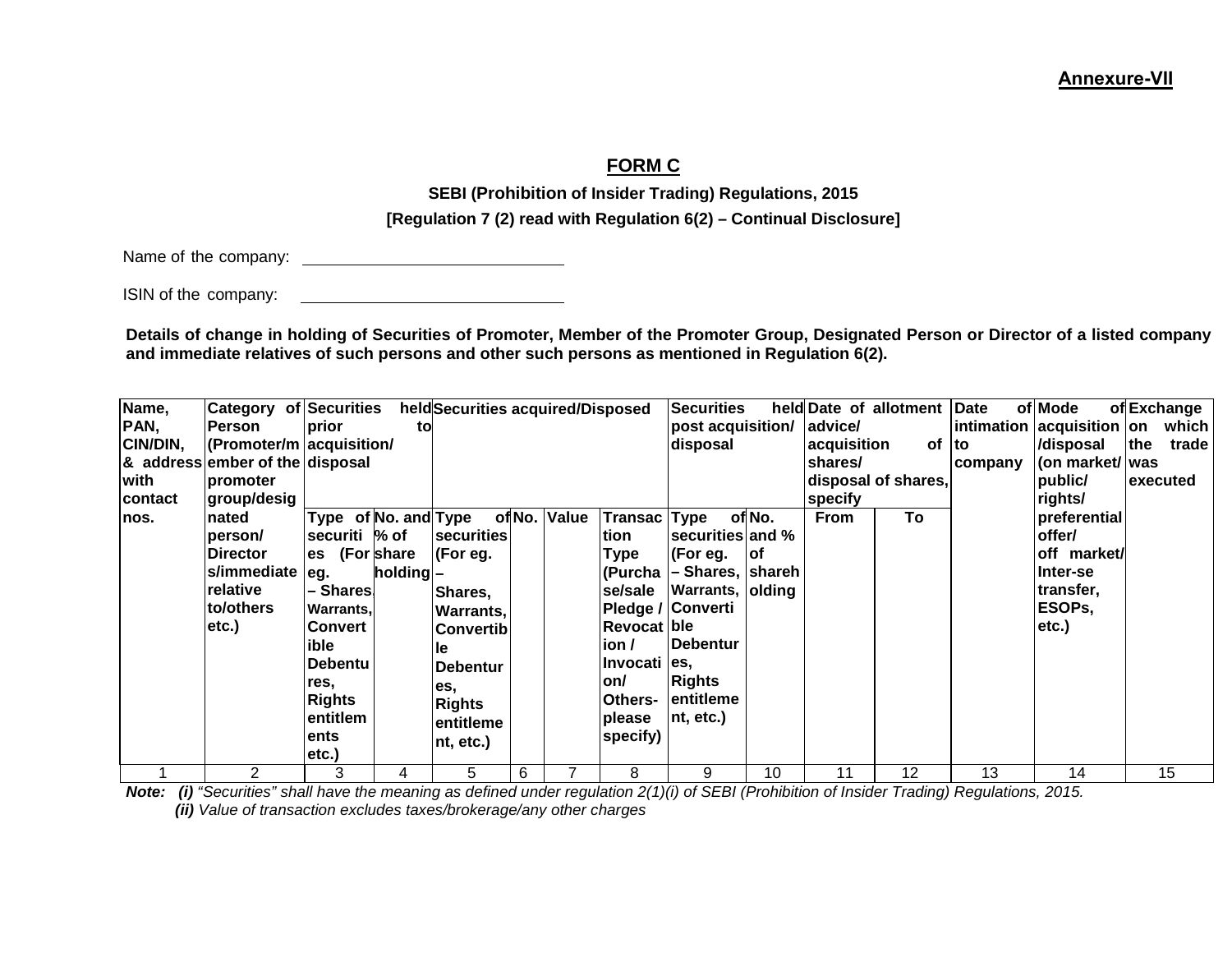**Details of trading in derivatives on the securities of the company by Promoter, member of the promoter group, designated person or Director of a listed company and immediate relatives of such persons and other such persons as mentioned in Regulation 6(2).**

|                         | <b>Exchange on</b><br>trade<br>the<br><b>lexecuted</b>     | which<br>was                    |                                               |                   |                                                            |    |  |  |  |  |
|-------------------------|------------------------------------------------------------|---------------------------------|-----------------------------------------------|-------------------|------------------------------------------------------------|----|--|--|--|--|
| <b>Type</b><br>contract | of Contract<br><b>Sell</b><br><b>Buy</b><br>specifications |                                 |                                               |                   |                                                            |    |  |  |  |  |
|                         |                                                            | <b>Notional</b><br><b>Value</b> | Number<br>lunits<br>(contracts * lot<br>size) | of Notional Value | <b>Number</b><br>units<br>of<br>(contracts<br>lot<br>size) |    |  |  |  |  |
| 16                      | 17                                                         | 18                              | 19                                            | 20                | 21                                                         | 22 |  |  |  |  |

*Note: In case of Options, notional value shall be calculated based on Premium plus strike price of options.*

Name & Signature:

Designation:

Date:

Place: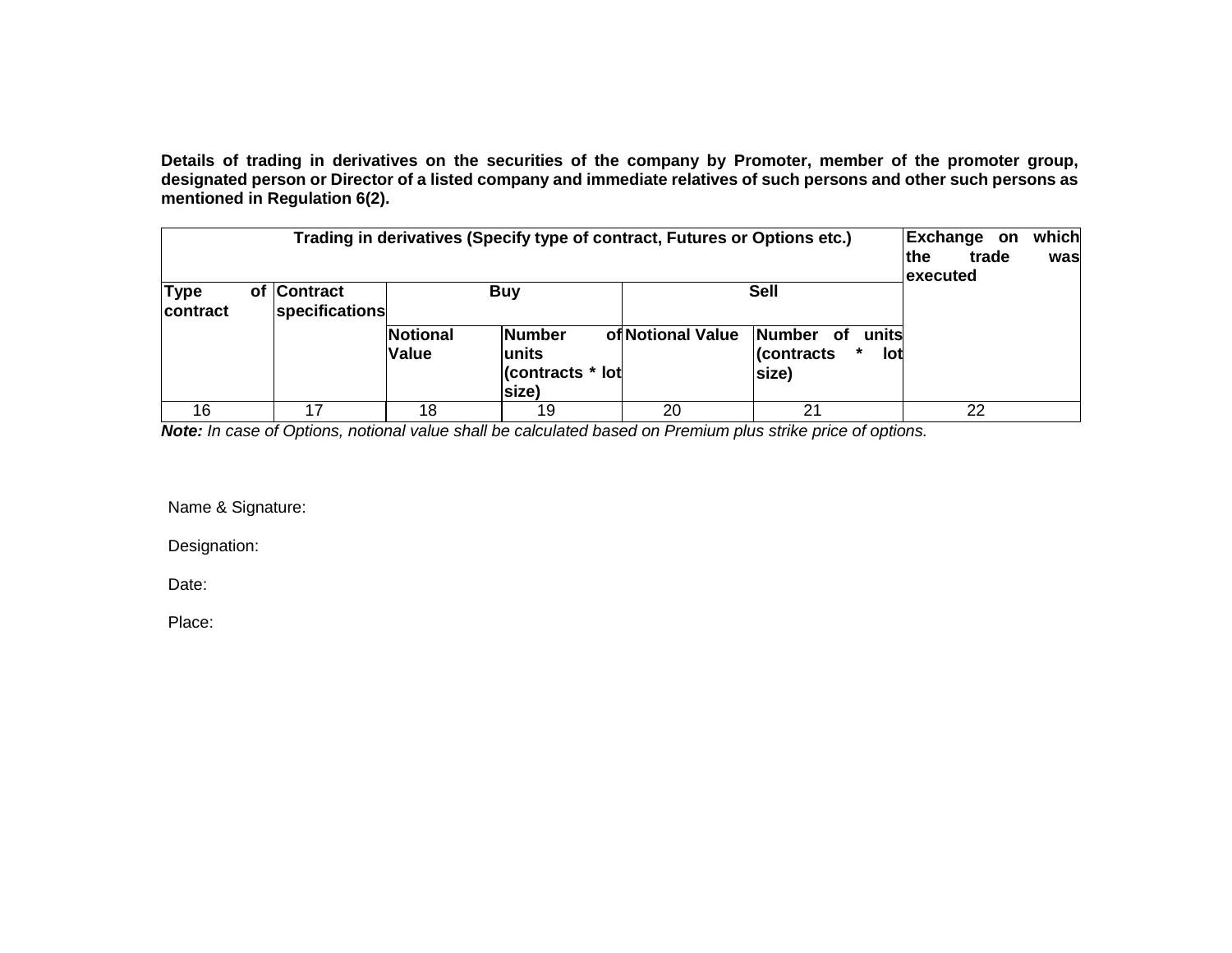#### **Annexure-VIII**

## **FORM D (Indicative format)**

#### **SEBI (Prohibition of Insider Trading) Regulations, 2015 Regulation 7(3) – Transactions by Other connected persons as identified by the company**

**Details of trading in securities by other connected persons as identified by the company**

| Name, PAN, Connect Securities held prior to Securities |                 |                              |            |                   |   |     |                 | Securities held post Date      |         |             | of | <b>Date</b> | of Mode                        | of Exchange on   |     |
|--------------------------------------------------------|-----------------|------------------------------|------------|-------------------|---|-----|-----------------|--------------------------------|---------|-------------|----|-------------|--------------------------------|------------------|-----|
| <b>CIN/DIN,</b>                                        |                 | ion withacquisition/disposal |            | acquired/Disposed |   |     |                 | acquisition/disposal allotment |         |             |    | intimation  | acquisition/ which             |                  | the |
| $\boldsymbol{\alpha}$                                  | address company |                              |            |                   |   |     |                 |                                |         | advice/     |    |             | ∣to company∣disposal (on∣trade |                  | was |
| with contact                                           |                 |                              |            |                   |   |     |                 |                                |         | acquisition |    |             | market/                        | <b>lexecuted</b> |     |
| nos. of other                                          |                 |                              |            |                   |   |     |                 |                                |         | of shares/  |    |             | public/                        |                  |     |
| connected                                              |                 |                              |            |                   |   |     |                 |                                |         | disposal    | οf |             | rights/                        |                  |     |
| persons as                                             |                 |                              |            |                   |   |     |                 |                                |         | shares      |    |             | <b>Preferential</b>            |                  |     |
| identified by                                          |                 |                              |            |                   |   |     |                 |                                |         | specify     |    |             | offer /<br>off                 |                  |     |
| the company                                            |                 | Type                         | of No. and | Type of No. Val   |   |     | Transac Type of |                                | No.     | From        | To |             | market/                        |                  |     |
|                                                        |                 | securities                   | $\%$ of    | securitie         |   | lue | ∣tion           | securities                     | and %   |             |    |             | Inter-                         |                  |     |
|                                                        |                 | ∣(For eg.                    | sharehol s |                   |   |     | <b>Type</b>     | $ $ (For eg. $-$               | lof     |             |    |             | se transfer,                   |                  |     |
|                                                        |                 | – Shares,                    | ding       | KFor eg.          |   |     | (Purcha Shares, |                                | share   |             |    |             | ESOPs etc.)                    |                  |     |
|                                                        |                 | <b>Warrants,</b>             |            |                   |   |     |                 | se/Sale/ Warrants,             | holding |             |    |             |                                |                  |     |
|                                                        |                 | <b>Convertible</b>           |            | Shares,           |   |     |                 | Pledge/ Convertible            |         |             |    |             |                                |                  |     |
|                                                        |                 | Debentures,                  |            | <b>Warrants</b>   |   |     |                 | <b>Revocat Debentures.</b>     |         |             |    |             |                                |                  |     |
|                                                        |                 | <b>Rights</b>                |            | <b>Convertit</b>  |   |     | ion /           | <b>Rights</b>                  |         |             |    |             |                                |                  |     |
|                                                        |                 | entitlement,                 |            | le.               |   |     |                 | Invocati entitlement,          |         |             |    |             |                                |                  |     |
|                                                        |                 | etc.)                        |            | Debentur          |   |     | on/             | etc.)                          |         |             |    |             |                                |                  |     |
|                                                        |                 |                              |            | es,               |   |     | Others-         |                                |         |             |    |             |                                |                  |     |
|                                                        |                 |                              |            | <b>Rights</b>     |   |     | please          |                                |         |             |    |             |                                |                  |     |
|                                                        |                 |                              |            | entitleme         |   |     | specify)        |                                |         |             |    |             |                                |                  |     |
|                                                        |                 |                              |            | $\vert$ nt, etc.) |   |     |                 |                                |         |             |    |             |                                |                  |     |
|                                                        | 2               | 3                            | 4          | 5                 | 6 |     | 8               | 9                              | 10      | 11          | 12 | 13          | 14                             | 15               |     |

*Note: (i) "Securities" shall have the meaning as defined under regulation 2(1)(i) of SEBI (Prohibition of Insider Trading) Regulations, 2015. (ii) Value of transaction excludes taxes/brokerage/any other charges*